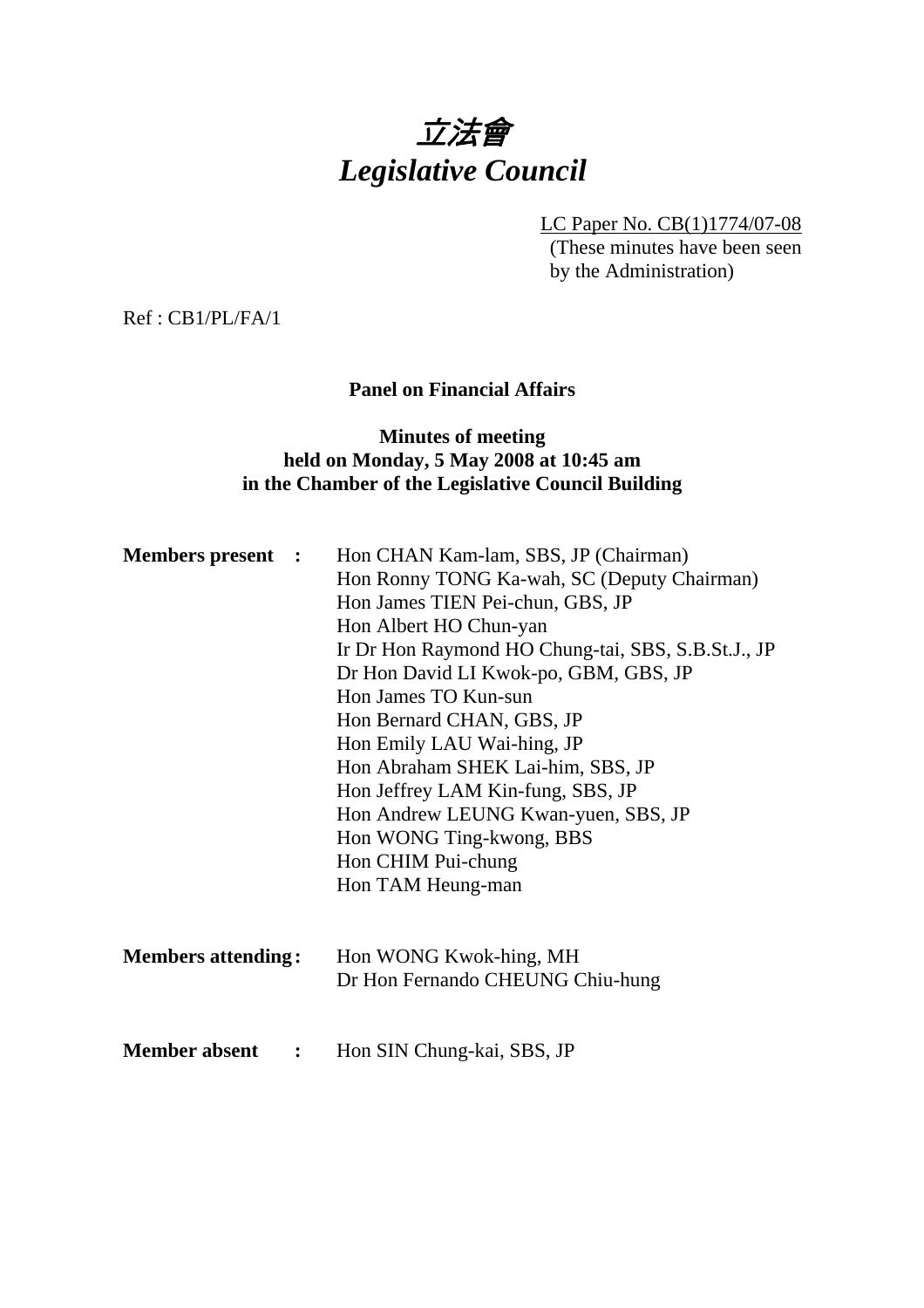$-2-$ 

**attending** 

**Public officers :** Agenda Item IV

Financial Services and the Treasury Bureau

Ms Angelina KWAN Principal Assistant Secretary for Financial Services and the Treasury (Financial Services)

Miss Clara CHAN Assistant Secretary for Financial Services and the Treasury (Financial Services)

Hong Kong Monetary Authority

Mr Raymond CHAN Head of Banking Policy Division

#### Agenda item V

Professor K C CHAN, SBS, JP Secretary for Financial Services and the Treasury

Mr Kevin HO Permanent Secretary for Financial Services and the Treasury (Financial Services)

#### Agenda item VI

Professor K C CHAN, SBS, JP Secretary for Financial Services and the Treasury

Mr Stanley YING Permanent Secretary for Financial Services and the Treasury (Treasury)

Ms Shirley LAU Principal Assistant Secretary for Financial Services and the Treasury (Treasury)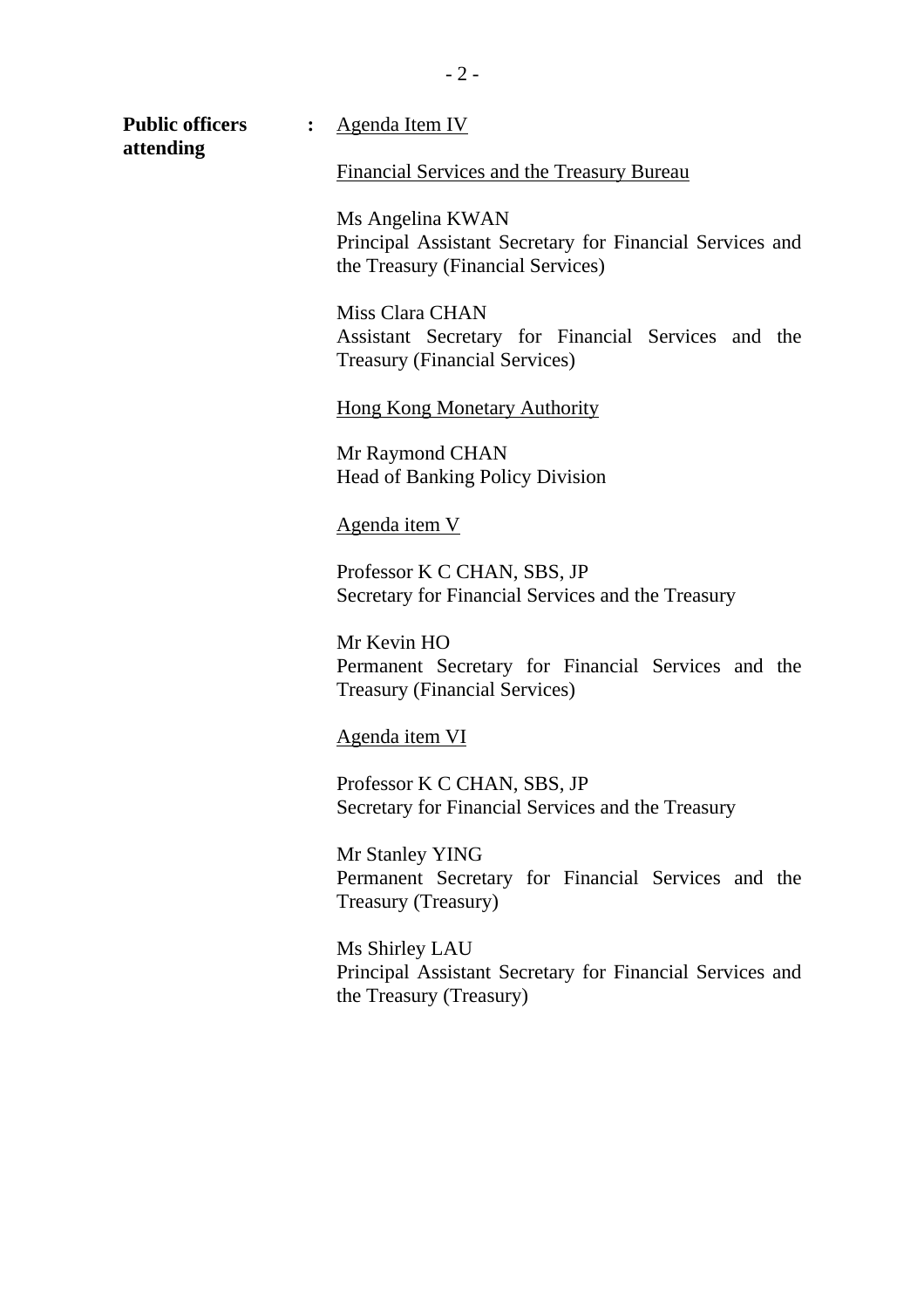**Attendance by :** Agenda item IV **invitation**  Hong Kong Association of Banks Mr Raymond LEE Acting Chairman (also Chief Financial Officer, Bank of China (Hong Kong) Ltd) Mrs Ann KUNG Head of Channel Management (General Manager) Bank of china (Hong Kong) Ltd Ms Louisa CHEANG Vice-Chairman (also Head of Personal Financial Services, Area Management Hong Kong, The Hong Kong and Shanghai Banking Corporation Ltd) Mrs Bethy TAM Vice-Chairman (also Chief Operating Officer, Standard Chartered Bank (Hong Kong) Ltd) Mr TONG Hon-shing General Manager and Head of Personal Banking Division Bank of East Asia, Ltd Mr Shigekatsu NIWA Head of Financial Institutions Department Bank of Tokyo-Mitsubishi UFJ, Ltd Ms Amy CHOI Director of Sales and Distribution Citibank (Hong Kong) Limited Mr William TANG Senior Manager Wing Lung Bank Ltd Ms Eva WONG **Secretary** 

Consumer Council

Ms Connie LAU Chief Executive

Ms Vera TAM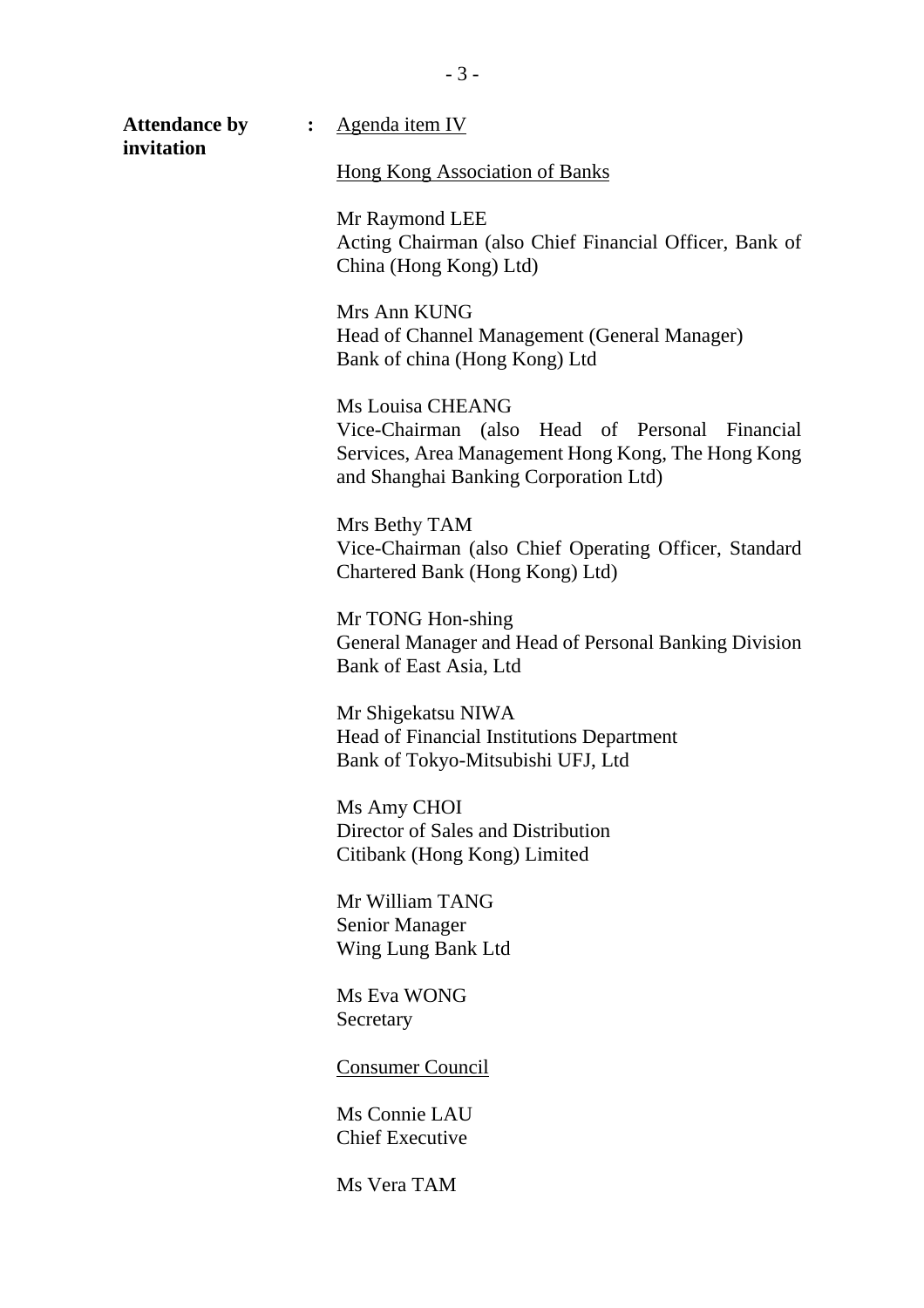|                             | Chief Research & Trade Practices Officer                          |  |  |  |  |
|-----------------------------|-------------------------------------------------------------------|--|--|--|--|
|                             | <u>Agenda item V</u>                                              |  |  |  |  |
|                             | <b>Mandatory Provident Fund Schemes Authority</b>                 |  |  |  |  |
|                             | Ms Hendena YU<br><b>Chief Operating Officer (Enforcement)</b>     |  |  |  |  |
|                             | Ms Gabriella YEE<br>Chief Manager (Policy Development & Research) |  |  |  |  |
| <b>Clerk in attendance:</b> | <b>Miss Polly YEUNG</b><br>Chief Council Secretary (1)5           |  |  |  |  |
| <b>Staff in attendance:</b> | Mr KAU Kin-wah<br><b>Assistant Legal Adviser</b>                  |  |  |  |  |
|                             | Ms Annette LAM<br>Senior Council Secretary (1)3                   |  |  |  |  |
|                             | Ms Rosalind MA<br>Senior Council Secretary (1)8                   |  |  |  |  |
|                             | <b>Ms Sharon CHAN</b><br>Legislative Assistant (1)8               |  |  |  |  |

## Action

## **I. Confirmation of minutes of meeting and matters arising**

(LC Paper No.  $CB(1)1381/07-08$  — Minutes of meeting on 8 April 2008)

The minutes of the meeting held on 8 April 2008 were confirmed.

## **II. Information papers issued since the last meeting**

 $(LC$  Paper No.  $CB(1)1238/07-08(01)$  — Administration's paper on first quarterly report of 2008 on Employees Compensation Insurance — Reinsurance Coverage for Terrorism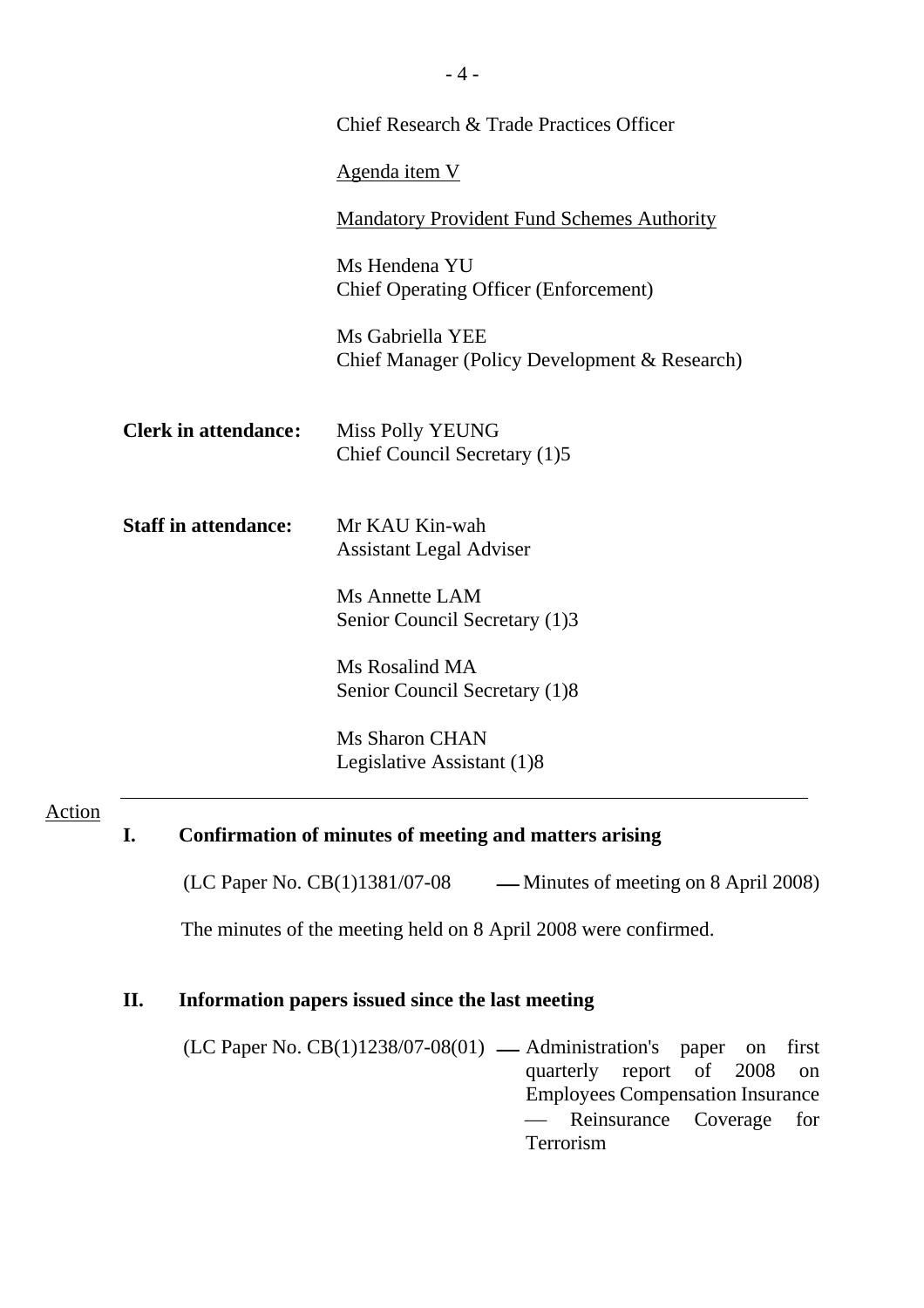| LC Paper No. $CB(1)1183/07-08$ | — Rewrite of the Companies     |                                   |  |                                   |  |  |
|--------------------------------|--------------------------------|-----------------------------------|--|-----------------------------------|--|--|
|                                |                                |                                   |  | Ordinance — Consultation Paper on |  |  |
|                                |                                | Company Names, Directors' Duties, |  |                                   |  |  |
|                                | Corporate Directorship         |                                   |  | and                               |  |  |
|                                | <b>Registration of Charges</b> |                                   |  |                                   |  |  |
|                                |                                |                                   |  |                                   |  |  |

LC Paper No.  $CB(1)1394/07-08(01)$  — Administration's paper on the loan guarantee scheme for severe acute respiratory syndrome impacted industries)

2. Members noted that the above papers had been issued for the Panel's information.

#### **III. Date of next meeting and items for discussion**

| $(LC$ Paper No. $CB(1)1379/07-08(01)$ — List of outstanding items for |  |  |  |  |  |  |
|-----------------------------------------------------------------------|--|--|--|--|--|--|
| discussion                                                            |  |  |  |  |  |  |

LC Paper No.  $CB(1)1379/07-08(02)$  — List of follow-up actions)

#### Regular meeting in June 2008

3. Members noted that as agreed at the meeting held on 8 April 2008, the regular meeting in June would be re-scheduled to Tuesday, 10 June 2008 to facilitate the attendance of the Financial Secretary (FS). Members agreed to discuss the following items at the meeting to be held on 10 June at 2:00 pm:

- (a) Proposal to write off a judgement debt; and
- (b) Briefing by the Financial Secretary and other officials on Hong Kong's latest overall economic situation.

4. On item (b), the Chairman drew members' attention that at the House Committee meeting on 2 May 2008, Members expressed the view that issues related to inflation should be examined at a meeting of the Panel on Financial Affairs. He sought members' views on including the discussion on inflation and related issues in the briefing by FS. Mr James TIEN agreed with the proposed arrangement and suggested that in addition to FS and the Government Economist who would attend the briefing under the existing practice, other public officers including the Chief Executive of the Hong Kong Monetary Authority (CE/HKMA) and the Secretary for Financial Services and the Treasury (SFST) should also be invited. Members present raised no objection to the proposed arrangement. The Chairman therefore directed the Clerk to invite the relevant public officers to attend the briefing on 10 June 2008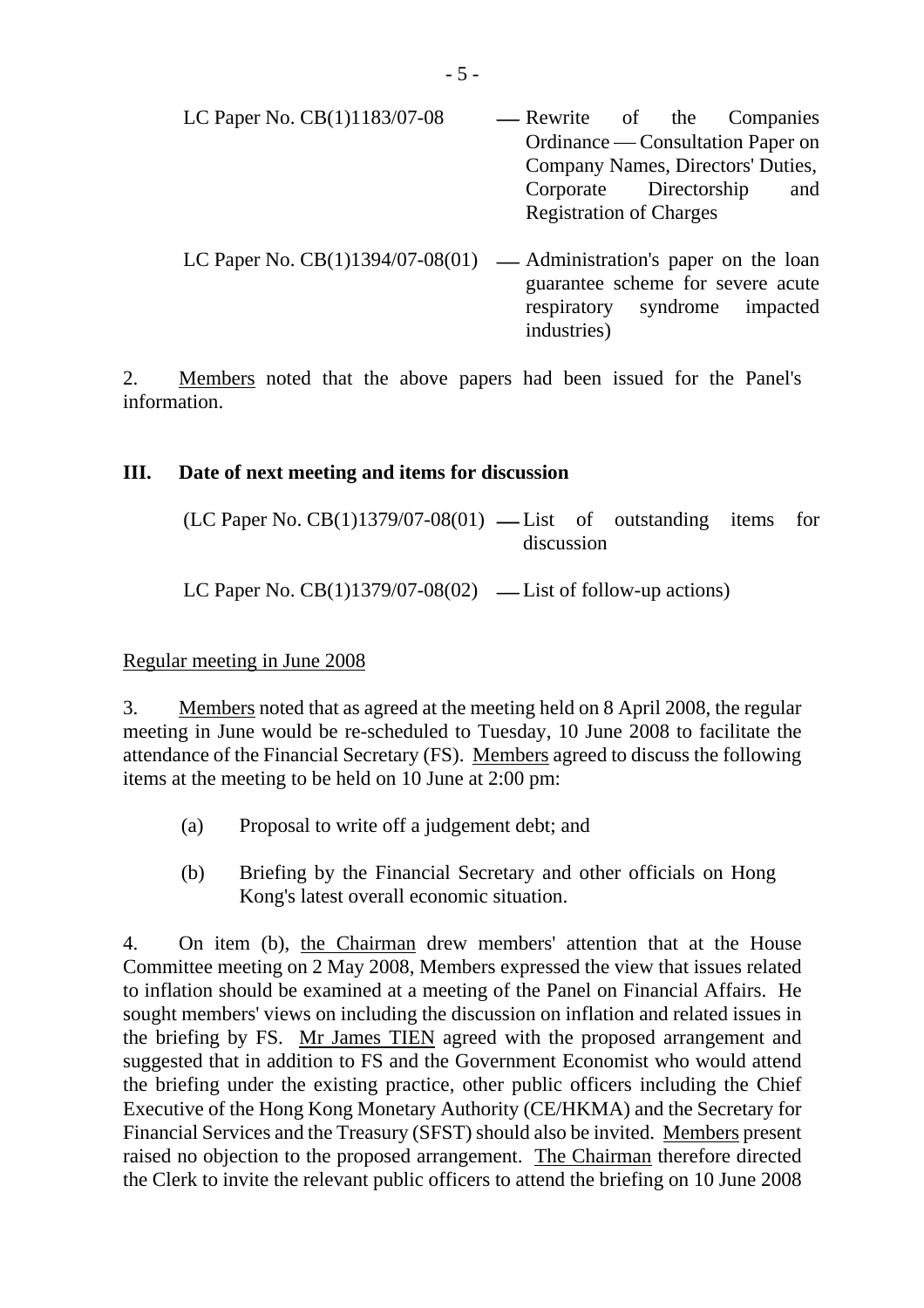for discussion of latest macro-economic situation, including issues related to inflation.

5. The Chairman also informed members that the Administration's briefing on the progress of the Companies Ordinance rewrite exercise was originally scheduled for this meeting and then deferred to the June meeting. The Administration had subsequently advised that the topical public consultations on several subjects of the Companies Ordinance were being conducted and preliminary feedback from the public on the proposals would not be available until October/November 2008. The Administration therefore proposed to defer discussion of the item to a meeting in late 2008. Members raised no objection to the Administration's proposed arrangement.

(*Post-meeting note*: Notice of the meeting to be held on 10 June 2008 was issued to members vide LC Paper No. CB(1)1452/07-08 on 6 May 2008.)

#### Special meeting on 30 June 2008

6. The Chairman reminded members that a special meeting had been scheduled to be held on 30 June 2008 at 2:30 pm for the Panel to receive views of organizations/individuals on the proposal to increase employees' control over Mandatory Provident Fund (MPF) investment.

#### **IV. Impact of banks' branch closure and fee-charging on the public**

- (LC Paper No.  $CB(1)1379/07-08(03)$  Administration's paper on impact of banks' branch closure and fee-charging on the public
- LC Paper No.  $CB(1)1379/07-08(04)$  Submission from the Hong Kong Association of Banks (English version only)
- LC Paper No.  $CB(1)1379/07-08(05)$  Submission from the Consumer Council
- LC Paper No.  $CB(1)1380/07-08$  Updated background brief on the impact of banks' branch closure and fee-charging on the public prepared by the Legislative Council Secretariat)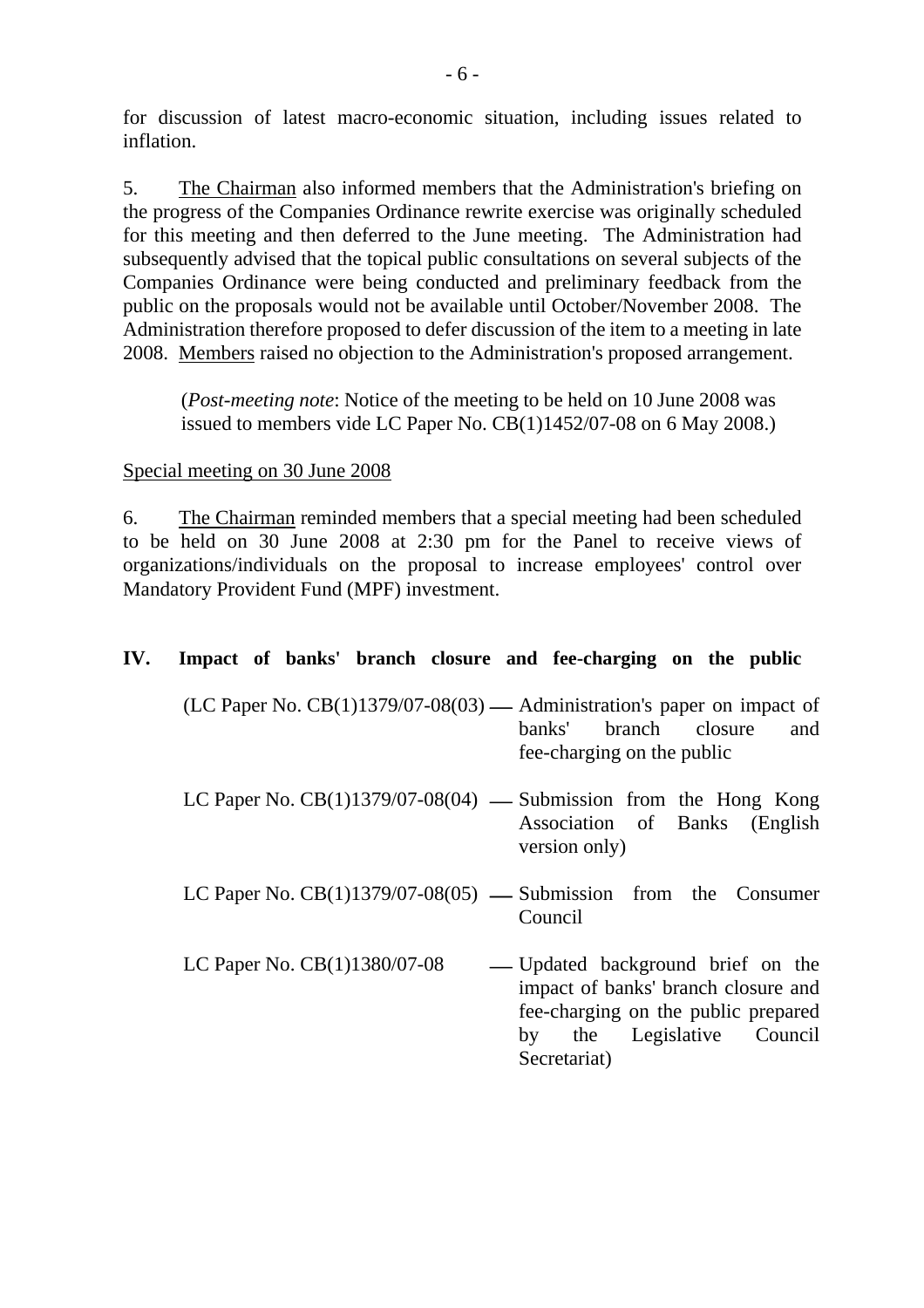### Presentation by the Hong Kong Association of Banks

7. With the aid of a power-point presentation, Mr Raymond LEE, Acting Chairman of the Hong Kong Association of Banks (HKAB), briefed members on the latest development on initiatives taken by the banking sector to improve the provision of basic banking services to the public since the last Panel meeting on 2 April 2007. He highlighted the salient points as follows:

## (a) Bank branches and ATM distribution

- (i) The number of bank branches had increased by 38 from 1 226 in December 2006 to 1 264 in December 2007.
- (ii) The number of Automated Teller Machines (ATMs) had increased by 138 from 2 409 in December 2006 to 2 547 in December 2007.
- (iii) According to a survey commissioned by the HKAB and conducted by the University of Hong Kong, over 80% of the interviewees found the current ATM services provided by the two major ATM networks convenient. On average, each user made cash withdrawal and fund transfer etc through ATMs twice a week.
- (b) Channel preference of banking customers
	- (i) Statistics on financial transactions of five major banks showed that non-branch channels such as the Internet and other electronic channels had become increasingly popular. Internet banking, ATM and phone banking accounted for 39%, 36% and 13% respectively of the financial transactions conducted in year 2007. Transactions at bank branches stood at 12%, compared with 23% in 2003. The number of personal Internet banking accounts had increased by 172% to 4.9 million in December 2007 from 1.8 million in December 2003. Customers over 65 years of age had made more use of different non-branch channels.
- (c) Review of industry initiatives
	- (i) With the addition of the chain of Circle K convenience stores, the number of retail outlets providing cash withdrawal services through Easy Pay System (EPS) facilities had grown significantly from 508 outlets in December 2006 to 775 in December 2007. The number of cash withdrawal transactions made through retail outlets had risen by 48% to about 450 000 during the same period.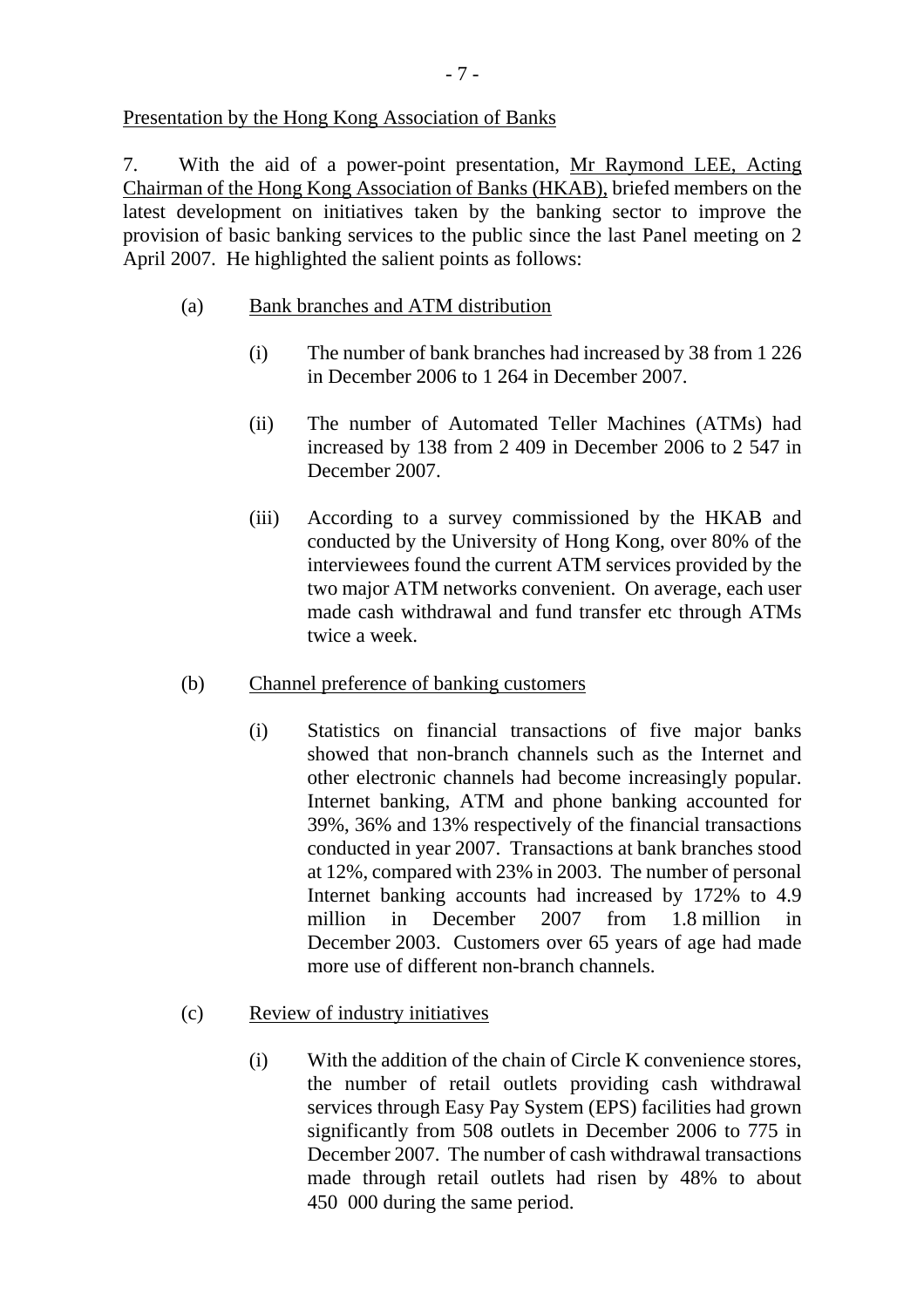- (ii) The number of banks and retail outlets providing cash withdrawal services inside public housing estates and Home Ownership Scheme (HOS) estates or within 10 minutes walking distance from such estates had increased by 17% from 2 282 in December 2006 to 2 674 in December 2007, covering 94% of public housing estates and HOS estates. More than 40 bank branches /ATMs were newly set up in retail facilities managed by the Link Management Limited (the Link) and Housing Authority (HA).
- (iii) The combined results of two surveys conducted at elderly centres by HKAB found that the ATM Education Campaign had been effective in promoting awareness and the use of ATMs among the elderly. 21% of the respondents already had ATM cards, while 17% would consider applying for an ATM card.
- (d) Plan for the remaining months of 2008
	- (i) The banking industry would continue to build on the success of the community-wide ATM Education Campaign, including developing a computer simulation program to teach the elderly how to use ATMs.
	- (ii) The banking industry would work closely with the Link and HA to set up new bank outlets in public housing estates.

8. Mr Raymond LEE said that despite the global trend of migration to automated channels, the banking industry would strive to provide convenient banking services to meet the needs of different customer groups. However, as Hong Kong's financial service sector was highly competitive, the banking industry had to operate according to sound commercial principles while striving to fulfil their corporate social responsibilities.

## *Presentation by the Consumer Council*

9. At the invitation of the Chairman, Ms Connie LAU, Chief Executive of Consumer Council (CC) briefed members on CC's observations and suggestions as follows:

- (a) Opening and closing of branches
	- (i) Of the 105 bank branches opened in various districts in Hong Kong between January 2006 and March 2008 as reported in the Administration's paper, 68 (about two-thirds) provided basic deposit and withdrawal services to all account holders,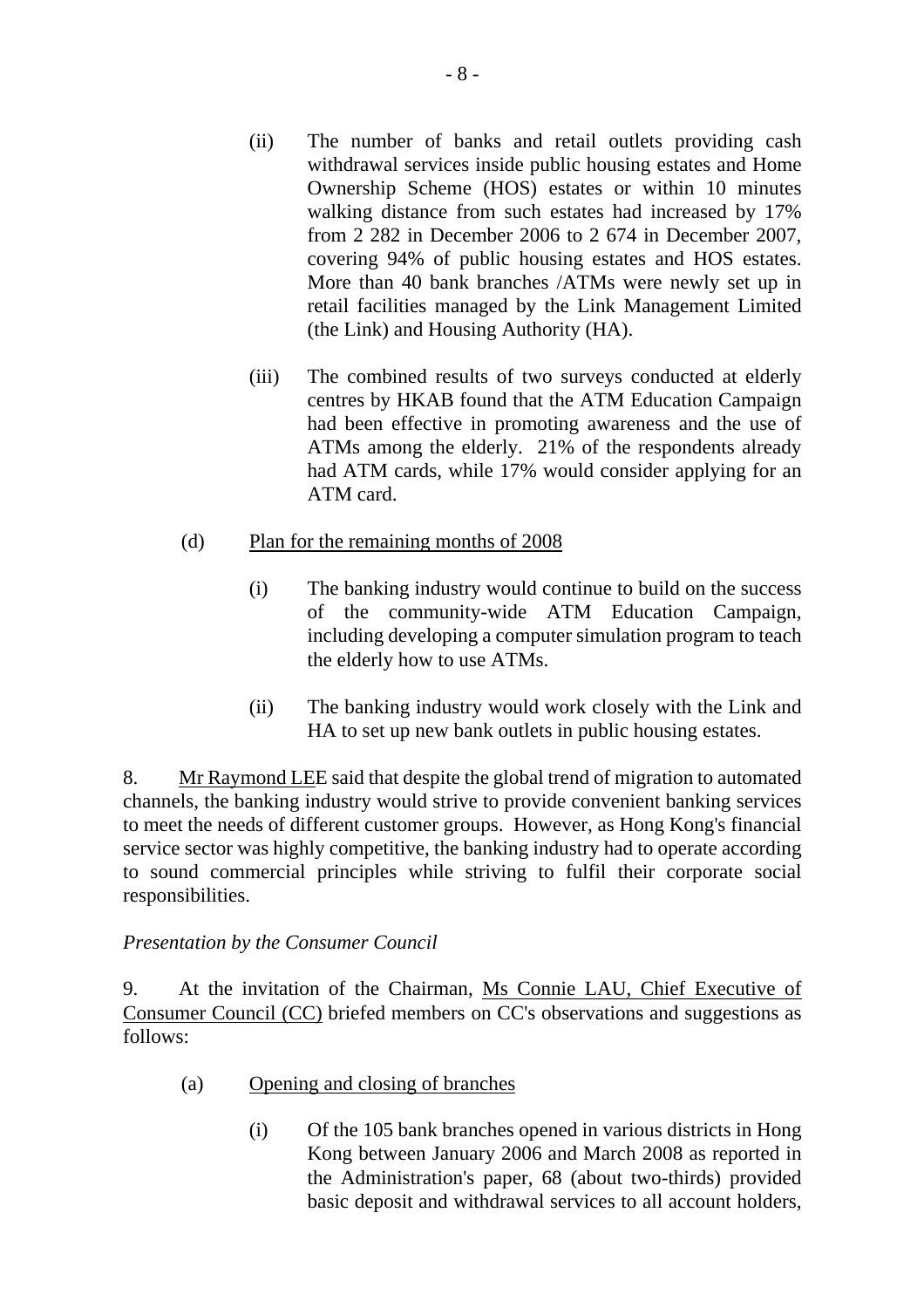while 37 (one-third) offered services to selected customer segments only, such as premium account holders and small and medium enterprises.

- (ii) CC's study on the opening and closure of bank branches by 19 banks revealed a net increase of 35 branches (3.5%) from 999 in July 2006 to 1 034 in January 2008. The opening and closure of branches was found in both busy districts (e.g. Wanchai, Yau Tsim Mong) and non-busy districts (e.g. Sai Kung, Northern District) . A few opened in remote (e.g. Tuen Mun) and/or low-income districts (e.g. Kwun Tong, Sham Shui Po).
- (iii) In relation to a bank's plan to increase ATMs in public housing estates and to expand its branch network in Hong Kong, CC considered that the banking industry had taken proactive steps to realize its corporate social responsibilities in response to the needs of the community, particularly the underprivileged groups.
- (iv) CC suggested that the Administration, HKMA and HKAB should continue to monitor the provision of basic banking services, particularly in low-income districts, and liaise with HA on the feasibility of increasing the provision of bank branch services in public housing estates.

#### (b) Problems encountered by customers when using ATMs

- (i) ATM-related complaint cases received by CC had gone up from 21 in 2005 to 27 in 2006 and 35 in 2007. Eight complaints were received from January to March 2008. There was an increase in complaints about the accuracy and reliability of ATMs, involving the amounts of money ranging from \$500 to \$20,000.
- (ii) CC suggested that while actively promoting the use of ATM services, banks should enhance the accuracy and reliability of the ATM system. Complaint statistics and data on ATM accuracy and reliability should be released periodically to enhance transparency and consumer protection. The Hong Kong Monetary Authority (HKMA) and the banking sector should agree on a reasonable timeframe for investigating and responding to consumer complaints.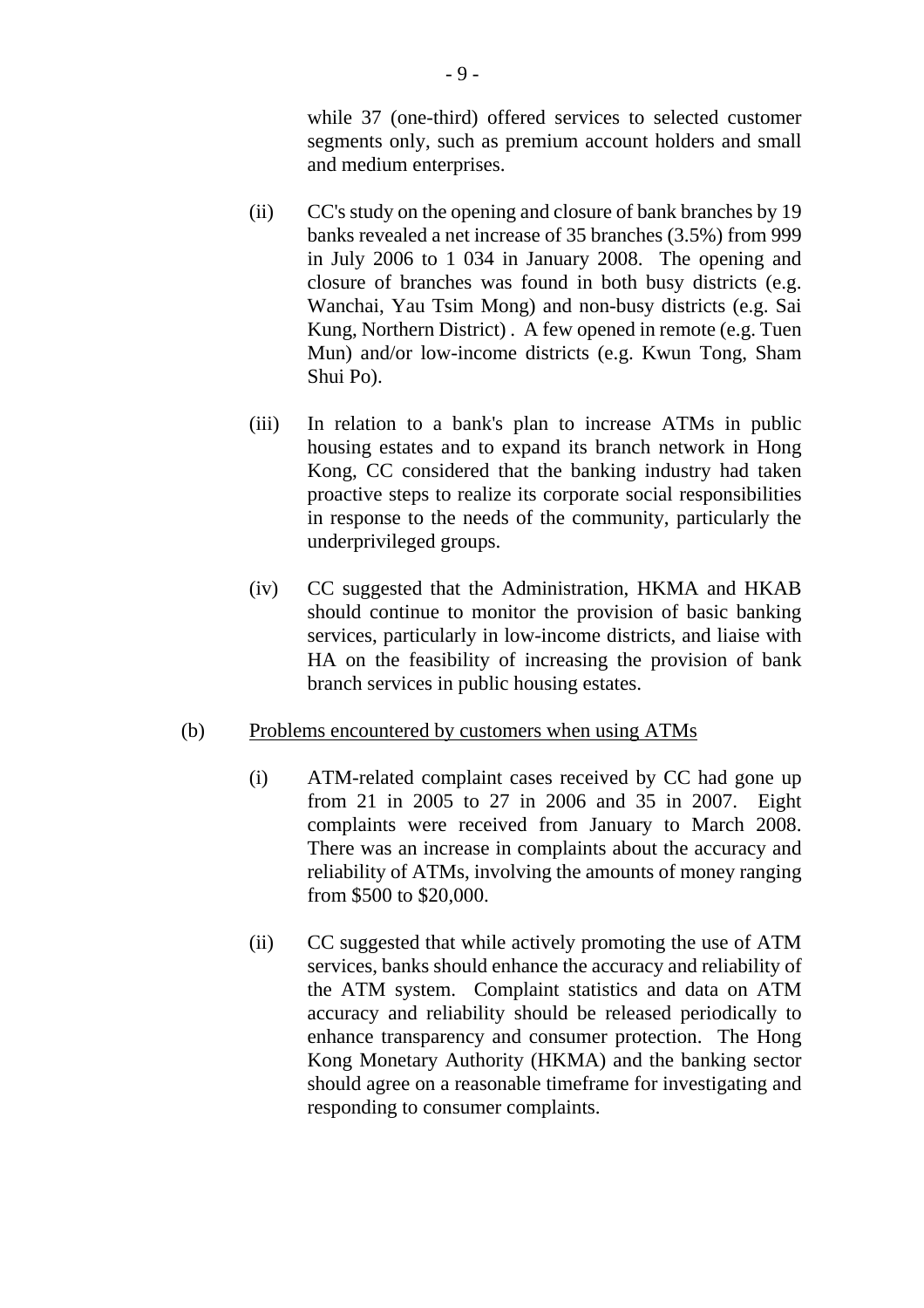## **Discussion**

## *Provision of basic banking services for the elderly and underprivileged*

10. Miss TAM Heung-man noted that according to CC's study, there was only a net increase of 35 (3.5%) bank branches from July 2006 to January 2008. While there was an increase of five new branches in the Central & Western District and four in Wanchai District, only two new branches were set up in Wong Tai Sin District which had a predominantly elderly population. As a result, the elderly persons had to either walk a long distance or incur traveling expenses to get to a nearby bank branch. Miss TAM doubted the effectiveness of the ATM Education Campaign in enhancing senior citizens' understanding in the use ATMs. She called on the banking industry to make available more branch channels for the provision of basic banking services in districts with a predominantly elderly population.

11. In response, Mr Raymond LEE remarked that the opening and closure of bank branches was the commercial decision of individual banks. To assist senior citizens, service Ambassadors were deployed at bank branches to assist customers in learning to use e-channels. Publicity and education campaigns would be stepped up to build on the success of the community-wide ATM education campaign and the industry-wide simplified ATMs to facilitate use by the elderly.

12. Mr Fernando CHEUNG was disappointed that the Administration and HKAB had not implemented the improvement measures as recommended by CC at the Panel meeting held on 2 April 2007, such as a more transparent fee waiver policy, free ATM services to disadvantaged customers, waiver of bank fees and charges for disadvantaged groups such as recipients of welfare payments, the introduction of mobile branches in underprivileged areas, and enabling cash withdrawals at retail outlets without making any purchase etc. He was concerned that many of the bank branches were located in the basement or upper floors in office buildings that were not readily accessible by disabled persons. He expressed regret that the banking industry had not fulfilled its corporate social responsibilities.

13. Referring to the low utilization of non-branch channels by customers over 65 years of age as shown in HKAB's power-point presentation (slide 12), Ms Emily LAU expressed reservation over CC's view made in the paper that the banking sector had taken proactive moves in response to the needs of the community. She enquired whether CC had compiled any statistics on the utilization of non-branch channels by the elderly and the underprivileged. She also raised the question of whether banks should be required to seek approval for opening and closing bank branches.

14. Ms Connie LAU replied that CC did not have such statistics as referred in HKAB's presentation. She stressed that CC, as a consumer watchdog, attached great importance to safeguarding the interests of consumers, particularly the disadvantaged groups. In its study report in 2007 on the impact of branch closure and fee increases on disadvantaged consumers, CC had urged the banking sector to consider various measures to enhance the provision of basic banking services. Ms LAU said that some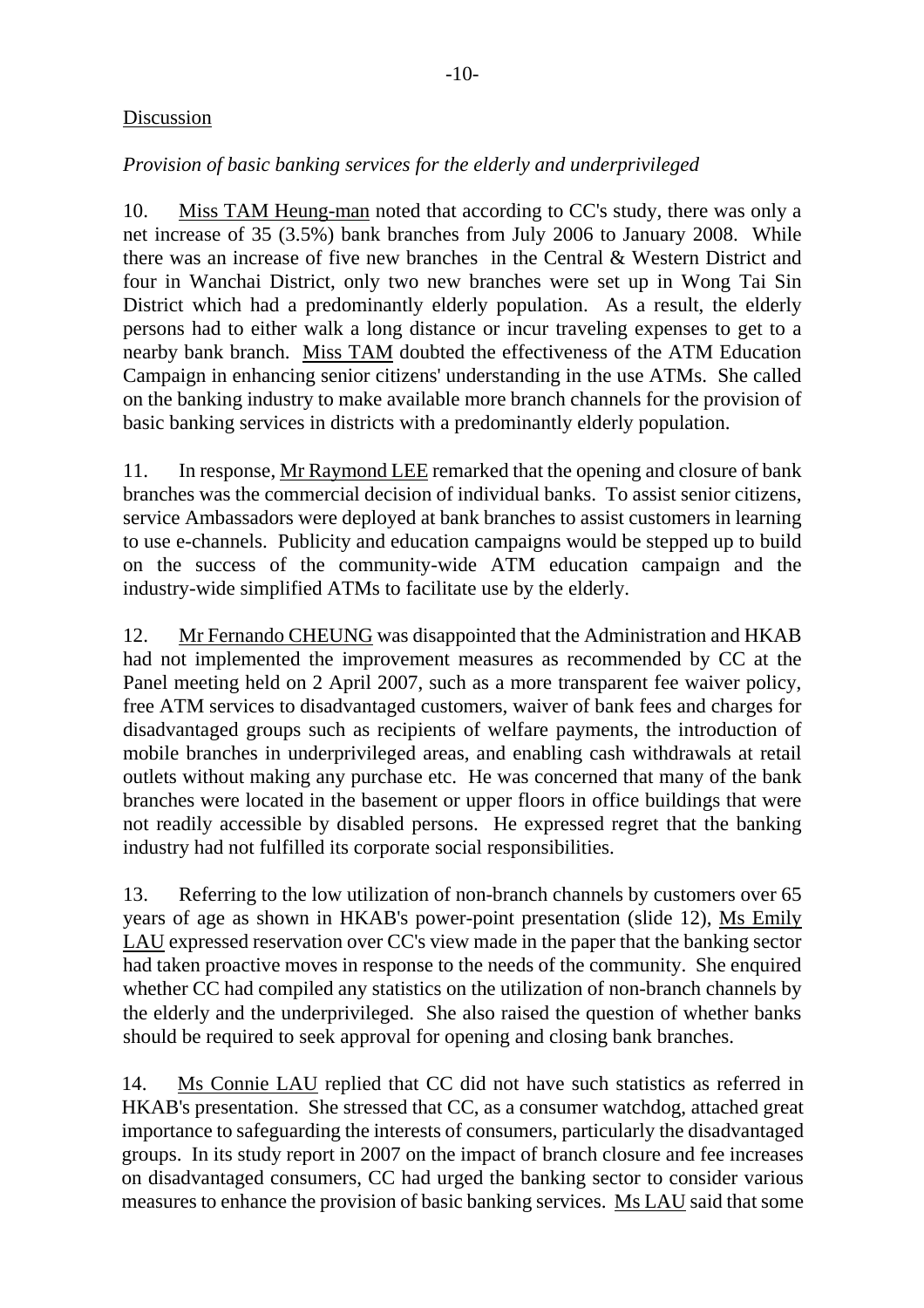banks opened branches at different locations within the same district upon the closure of old branches, but some banks closed their branches without re-opening any in the same district. While the opening and closure of branches was a commercial decision of individual banks, CC was of the view that as a matter of principle, basic banking services should be made available to the underprivileged in each district, particularly in public housing estates and low-income areas. She assured members that CC would continue to keep a close watch on the provision of basic banking services. At the Panel's request, Mr Raymond LEE said that HKAB would endeavour to provide, as far as practicable, information and statistics which CC might need in conducting its study on consumer needs for basic banking services.

15. In response to Mr Albert HO's enquiry, the Principal Assistant Secretary for Financial Services and the Treasury (Financial Services) (PAS/FS) confirmed that as advised by the Social Welfare Department, CSSA recipients were free to choose the banks for autopayment of their social welfare payments. Arrangements had been put in place since November 2006 to standardize the date of receipt of social welfare payments by all recipients no matter which banks their accounts were with.

## *Banking facilities at premises managed by the Housing Authority and the Link*

16. Referring to Annex A of the Administration Paper No. CB(1)1379/07-08(03), Mr Fernando CHEUNG expressed concern that as at 31 March 2008, ATMs and ATMs at convenience stores and bank branches were provided at only 12 of the 53 retail facilities being managed by the HA. Noting that 38 new bank branches and 138 new ATMs were set up in 2007, he sought details on the number, location and distribution of such new branches and ATMs that were provided in public housing estates.

17. PAS/FS explained that banking facilities provided at premises managed by the Link had not been included in Annex A because the Link was not part of the Administration. As advised by HA, 52 out of 53 public housing estates managed by it were served by banking facilities located in or within a 10-minute walking distance of the estates. She stressed that the accessibility of banking services for public housing estate residents was satisfactory. The statistics provided by HKAB showed that the number of cash withdrawal points in or within a 10 minute-walking distance of public housing estates and HOS estates had increased by 392 (i.e.17%) from 2 282 in December 2006 to 2 674 in December 2007, covering 94% of public housing estates and HOS estates. At the request of Mr Fernando CHEUNG, Mr Raymond LEE, acting Chairman of HKAB, agreed to provide a more detailed breakdown, as far as practicable, on the number, location and distribution of new branches and ATMs provided in public housing estates.

18. Mr WONG Kwok-hing commented that the banking sector had increasingly targeted its services at economically active customers at the expense of fulfilling its corporate social responsibility. Instead of relying primarily on the cooperation of the banking sector, Mr WONG asked what measures and incentives would be provided by the Government to encourage banks to provide basic banking services in public

**HKAB** 

**HKAB**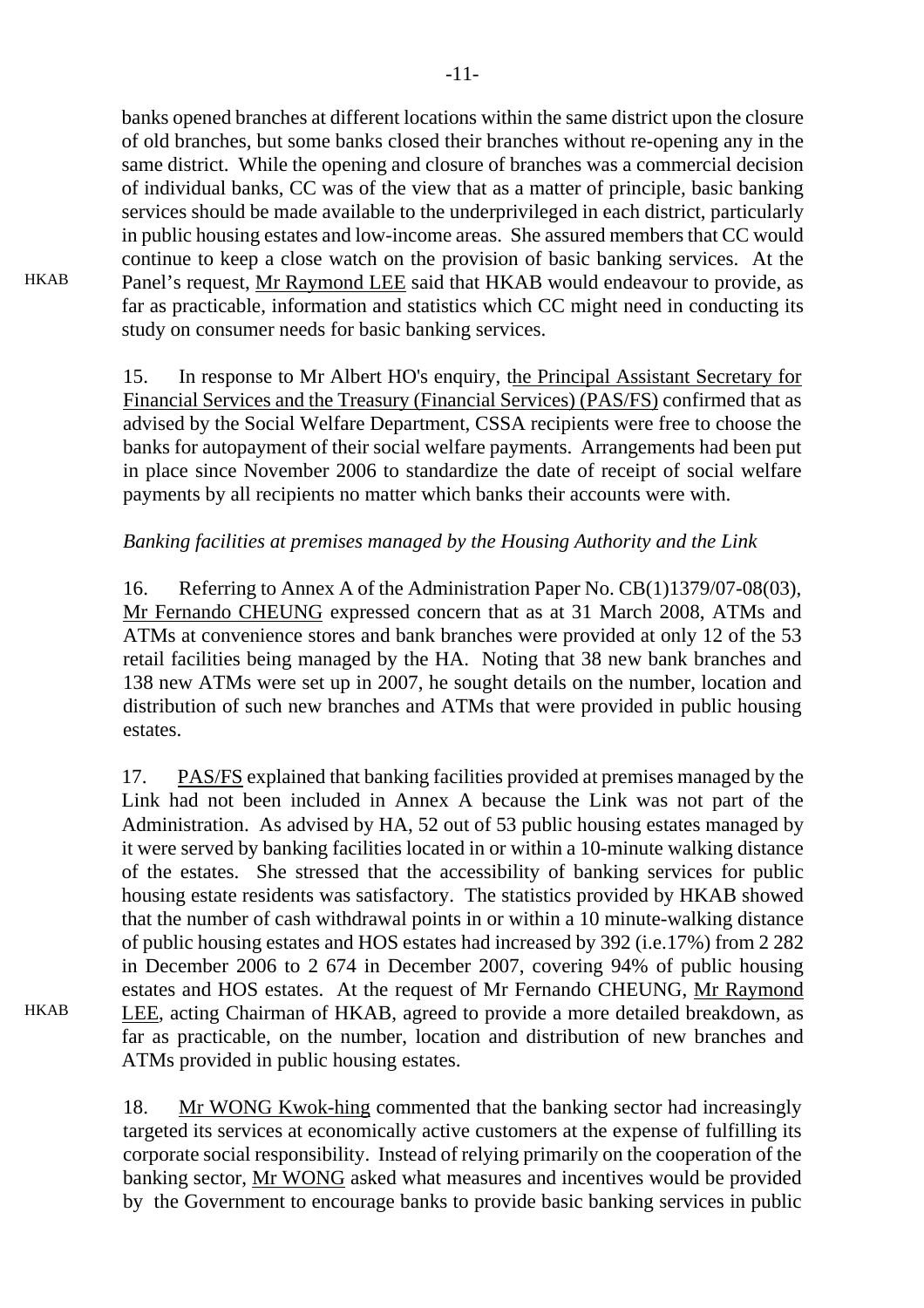housing estates. In response, PAS/FS said that the Administration had been working closely with HKAB on measures to address concerns about the provision of basic banking services in the community. The Administration participated in the discussion of the Task Force on Financial Service Delivery Channels (Task Force) and reflected the views of the Legislative Council and the general public to HKAB on an ongoing basis. Direct dialogue between HA and HKAB on the provision of banking services in retail facilities under HA's management was also underway. Without compromising the general market rent policy for commercial premises in public housing estates under its management, HA adopted a flexible approach in designating and letting out premises for banking facilities. It had implemented a package letting arrangement which allowed flexibility in rental discussion. It also carried out necessary improvement works in the relevant premises to meet the layout and structural requirements of prospective bank tenants. PAS/FS added that HA was actively considering two suggestions put forward by HKAB in its letter of April 2008, namely, provision of smaller sites of around 6 to 8 square metres for standalone ATMs and reservation of sites with more pedestrian flow and better accessibility. To further facilitate provision of banking services in public housing estates, HA would be encouraged to identify and propose suitable premises for rental by the banking industry in due course.

#### *Interconnecting the major ATM networks*

19. Mr Ronny TONG enquired about the progress on members' suggestion to interconnect the two main ATM networks in Hong Kong, namely, the Electronic Teller Card (ETC) and the Joint Electronic Teller Services Limited (JETCO) systems so that cash deposit and withdrawal through ATMs could be made among different member banks of ETC and JETCO. He was concerned that remote and low-income areas were not adequately served by both ATM networks. For areas served by only one ATM network, customers of the other network would have to travel to the other ATM facility for basic cash withdrawal and deposit services. Mr TONG urged the Administration and the HKAB to assume a more active role in facilitating an early interface of the two networks. Sharing a similar view, Mr Albert HO questioned whether a target date had been set for implementing interconnected ATM services. In the event that interconnection of the two networks was not feasible, Mr HO opined that every district should be served by both ATM networks, and this factor should be taken into account when planning the location and distribution of ATMs.

20. Mr Raymond LEE responded that the HKAB had provided the relevant findings of the feasibility study on ATM interconnection to the ETC and JETCO operators for their consideration. While HKAB appreciated the general support of the public for ATM interconnection, Mr LEE stressed that it remained a commercial decision of the operators. He understood that the two network operators were actively considering the feasibility of interconnection and related issues such as the administration charge. Furthermore, HKAB and its member banks had endeavoured to address concerns about access to banking services by the public through alternative channels such as cashback service at retail outlets and chained convenience stores, and would work closely with EPS to further expand vendor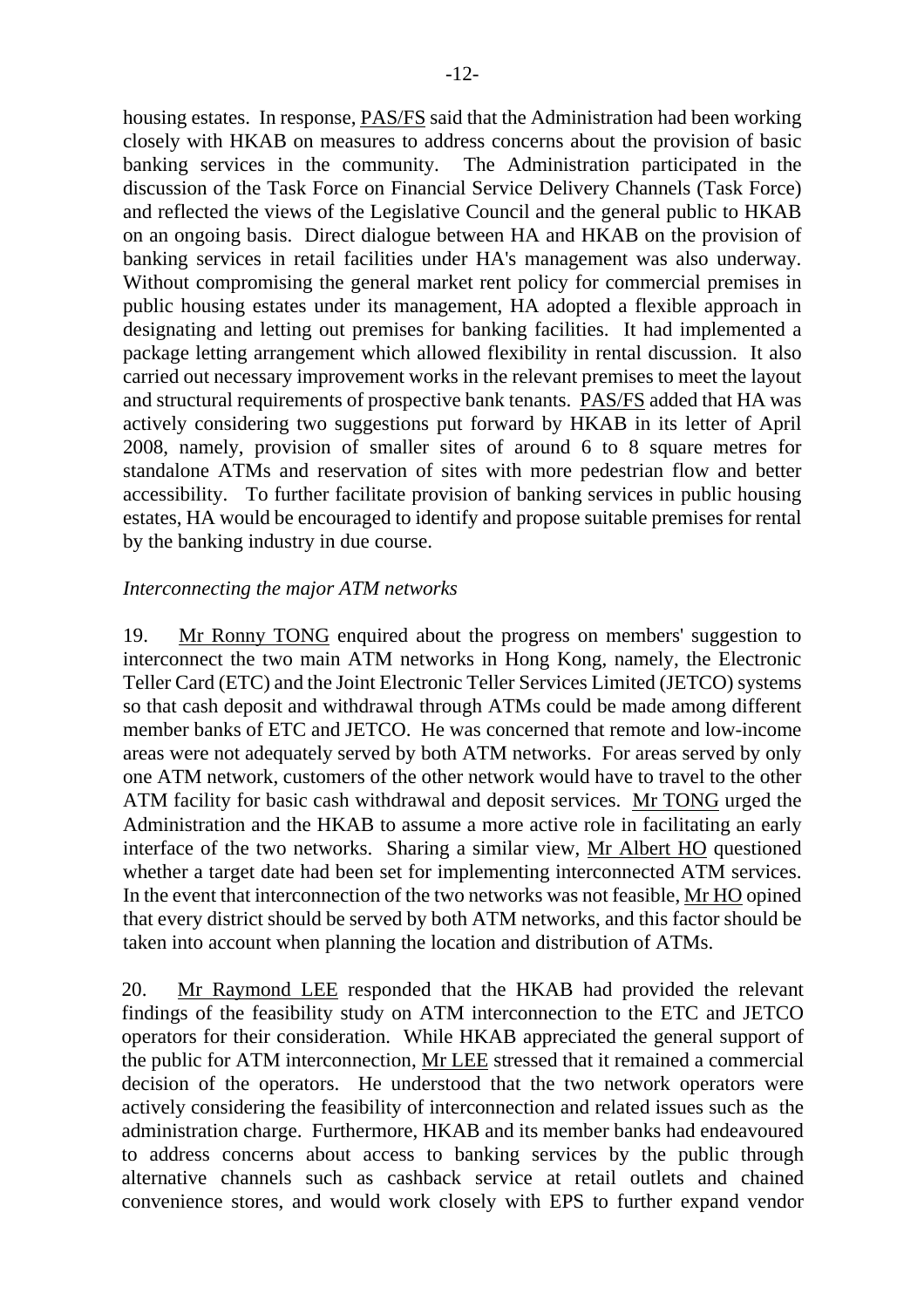coverage. At Mr Ronny TONG's request, Mr LEE agreed to provide after the meeting information on the availability and distribution of ETC and JETCO machines in various districts.

21. While interconnection of the two ATM networks might result in a reduction in the overall number of ATMs to minimize overlap, the Chairman considered that interconnection would give bank customers the flexibility of using both networks, and would eventually lead to more outlets for basic banking services. He called on the Administration and HKAB to expedite the study on the feasibility of interconnection.

#### *Measures to facilitate the use of e-banking*

HKAB

22. Given the global trend of migration to automated channels, Mr Jeffrey LAM suggested that specific education initiatives such as training classes and seminars should be jointly organized with elderly centres and district organizations to promote the use of ATMs and other electronic channels by the elderly and disadvantaged groups. In response, Mr Raymond LEE said that an ATM Education Campaign featuring eight exhibitions were held in various districts between March to December 2007. These were supported by the distribution of educational materials such as leaflets, ATM location maps, VCDs and posters, throughout the territory at exhibitions, bank branches, shopping centres, public housing estates, elderly homes, elderly centres, public libraries and district offices. Service Ambassadors were deployed at branches to teach the elderly how to use ATMs. In the coming months, member banks would continue to build on the success of the community-wide ATM Education Campaign and would cooperate with elderly centres/charity organizations to organize a series of talks for the elderly and develop a computer simulation programme to demonstrate the use of ATMs step by step to the elderly.

23. The Chairman considered that access to ATM facilities could be further simplified by the use of finger-prints and other biometric authentication in lieu of personal identification number (PIN) to facilitate elderly people's use of ATM facilities. Mr Raymond LEE advised that HKAB had provided a written submission giving details on a number of issues raised at the last Panel meeting. The use of biometric authentication as a substitute for PIN in accessing ATMs was still at an experimental stage and was not widely adopted globally. In fact, in addition to the biometric identification process for physical security reasons, customers were also required to input a PIN code, thus resulting in more onerous procedures for customers. While the banking industry would monitor technology development in this respect, the use of biometric authentication as an alternative to PIN was not recommended at the present stage. Referring to the simplified ATMs launched across the territory since April 2007, Mr LEE stressed that the introduction of simplified ATM screens had helped to enhance the user-friendliness of ATMs for less experienced ATM users, in particular elderly customers.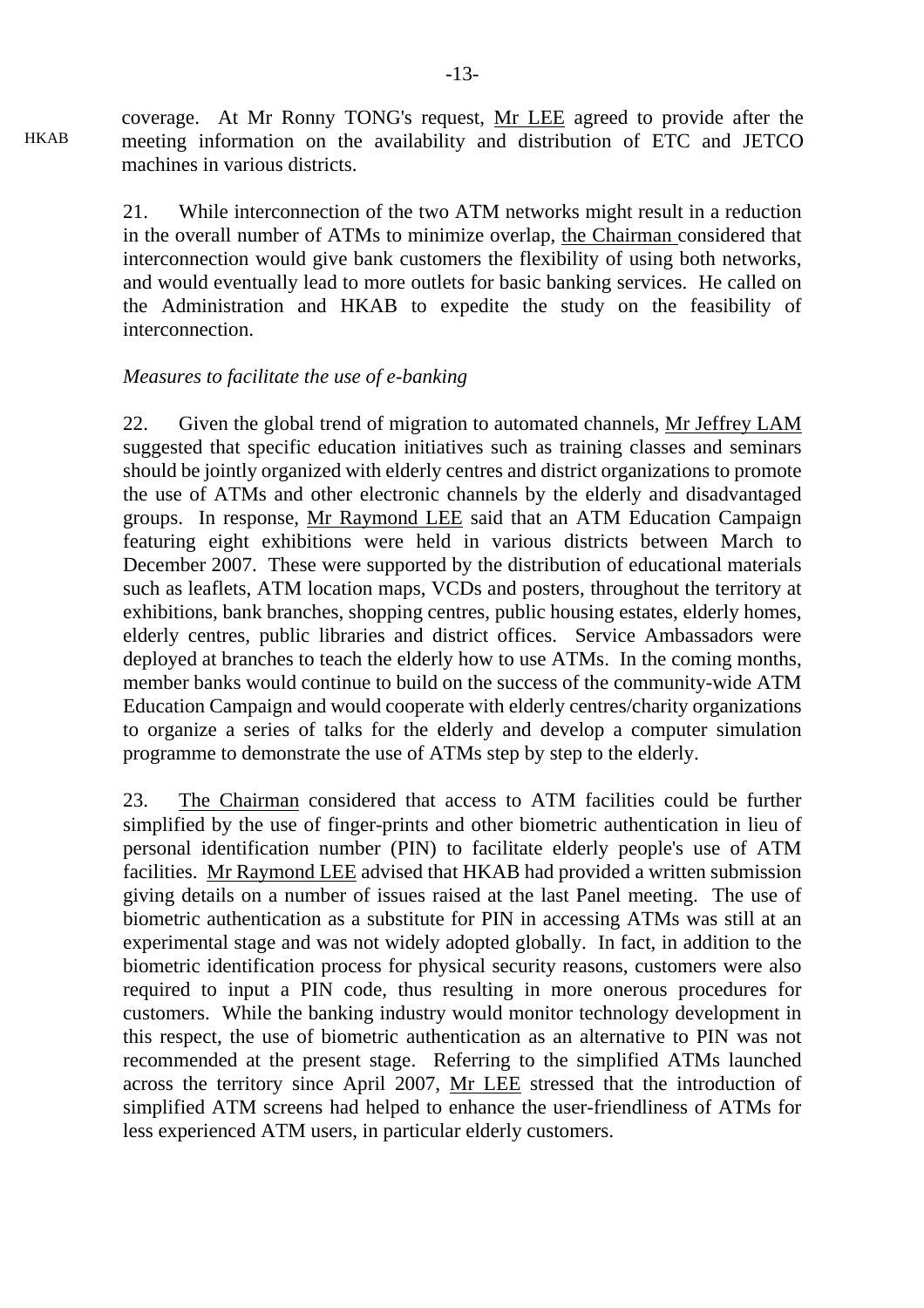#### *Provision of banking services through post offices*

24. Mr WONG Kwok-hing was concerned that the reduction in the number of bank branches had caused great inconvenience to some customers, in particular the elderly. He urged the Administration to actively explore the feasibility of providing withdrawal and deposit services through post offices. Mr Albert HO said that overseas experience had indicated that such an arrangement was viable. He considered that the Government should take the lead in setting a policy direction for the HongKong Post (HKP) and HKAB to work out the arrangement. Given that the matter had been under discussion for quite some time, he urged the Administration to clarify its policy stance. Mr Jeffrey LAM also asked the Administration to account for its position.

25. In response, Head (Banking Policy) of Hong Kong Monetary Authority (H(BP)/HKMA) advised that having regard to the overlap of the distribution network of post offices and bank branches, the Task Force considered that the provision of banking services through post offices might not be an effective policy option. PAS/FS said that the proposed provision of cash withdrawal and deposit services in post offices was beyond the statutory scope of functions allowed to be carried out by HKP. That said, should there be any relevant proposal from the banking industry (e.g. placement of the ATMs in post offices), HKP would proactively look into the possibility of providing assistance and facilitation. HKP also stressed that any such proposal should not adversely affect the existing quality of postal services or require cross-subsidization from postal services. PAS/FS highlighted that the implications of the suggestion had to be considered carefully. In addition to the need for legislative amendments, there were other practical considerations, such as the operational system, premises security, regulatory regime and resource implications, etc.

26. In response to Mr Jeffrey LAM, PAS/FS advised that provision of banking services in post offices was not a policy priority of the Administration and no resource would be allocated by the Administration for that purpose. Apart from the fact that the network of post offices might overlap with those of bank branches and ATMs, the Administration would need to put in tremendous resource in upgrading relevant systems and staff training should the proposal be taken forward. HKP, as a government department, was subject to various institutional and resource constraints. It was doubtful whether it could render flexible and competitive banking services comparable to commercial banks. In addition, it was not certain how the regulatory regime applicable to banks would apply to HKP if it provided banking services. She said that given the high penetration rate of banking services and the steady increase in the number of banking facilities over the past few years, banking services in Hong Kong had been maintained at a satisfactory level. PAS/FS assured members that the Administration would continue to work closely with the banking industry and make use of the Task Force as a forum to further explore options and initiatives to enhance the provision of basic banking services to meet the needs of the community.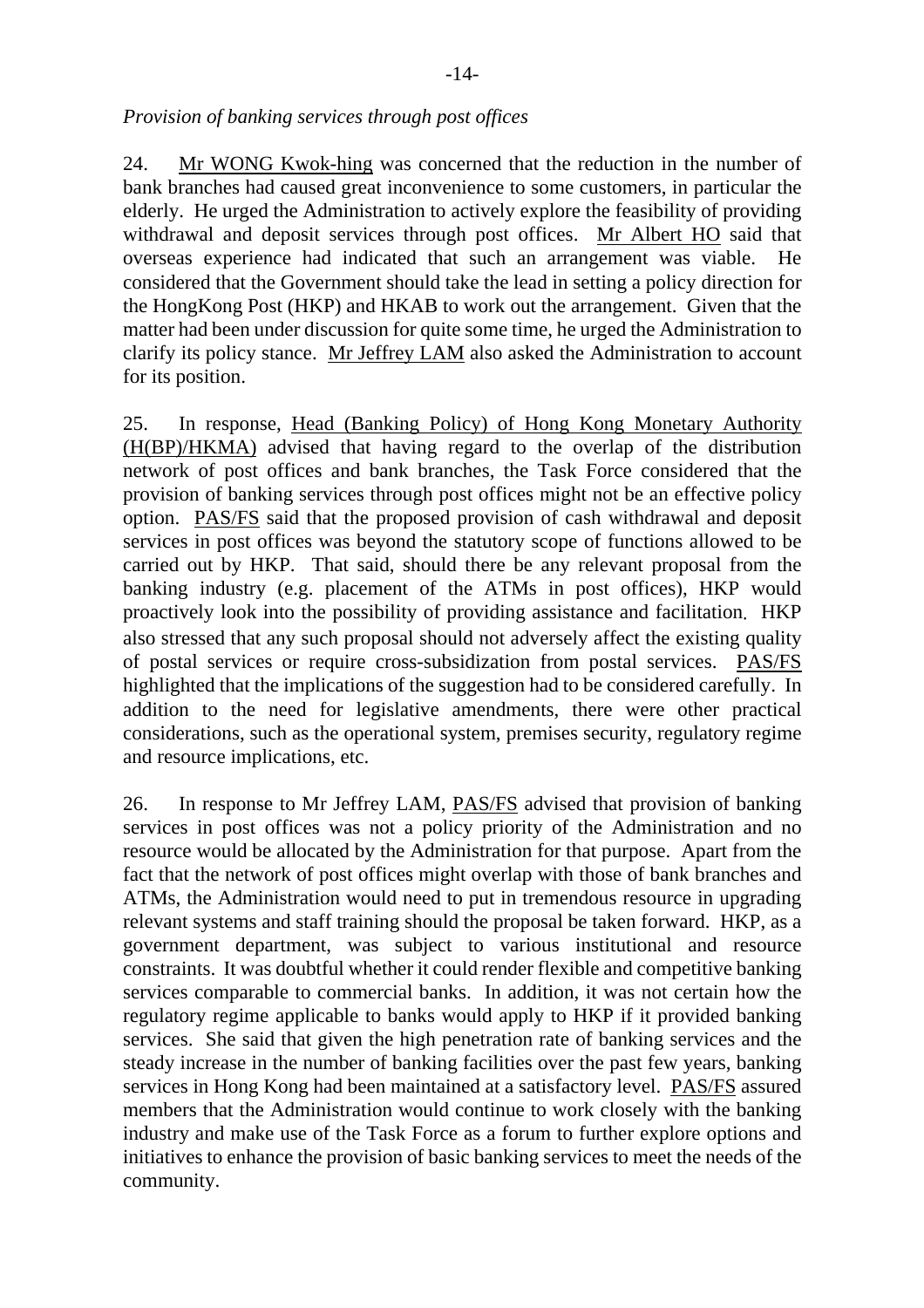*Motion passed at the meeting*

27. Miss TAM Heung-man and Ms Emily LAU considered that the banking industry had not catered for the needs of underprivileged groups and moved a motion in the following terms:

"鑒於銀行分行關閉及其設施和收費等仍未能照顧弱勢社群之需要,本 委員會要求政府立即成立工作小組,評估及監察情況,並提出政策以改 善銀行服務,以照顧老弱傷殘及低收入人士之需要。此工作小組應包括 有關弱勢群體的代表及銀行公會及消委會代表。工作小組應在6個月後 向本委員會提交報告。"

## (English translation)

"That, as banks close their branches and their facilities and fee-charging etc. still fail to cater for the needs of the underprivileged groups, this Panel requests the Government to establish a working group immediately for assessing and monitoring the situation, as well as recommending policy initiatives to improve banking services so as to cater for the needs of the elderly, the underprivileged, the disabled and low-income earners. The working group should comprise representatives from the underprivileged groups concerned and those from the Hong Kong Association of Banks and the Consumer Council, and should submit its report to this Panel in six months' time."

28. The Chairman ruled that the motion was relevant to the agenda item under discussion and invited members to speak. Referring to the various initiatives implemented by the banking industry, such as the overall increase in new bank branches and ATMs, simplified ATM screens and the education campaign promoting the use of ATMs, H(BP)/HKMA pointed out that the banking industry had taken steps to respond to the needs of the community, in particular, the underprivileged. He advised that of the 13 banks that he had contacted, the majority had indicated plans to increase the number of bank branches.

29. In consideration that efforts had been made by the banking industry to enhance the provision of basic banking services, Mr Albert HO proposed an amendment to the motion to delete the first sentence referring to the banking industry's failure to address the needs of the underprivileged. Members agreed to the amendment.

30. The Chairman put the motion as amended by Mr Albert HO to vote. Of the members present at this juncture, four voted in favour of the motion. No member voted against it. The Chairman declared the motion passed.

(Post-meeting note: The Administration's response to the motion was issued to members vide LC Paper No. CB(1)1765/07-08 on 3 June 2008. To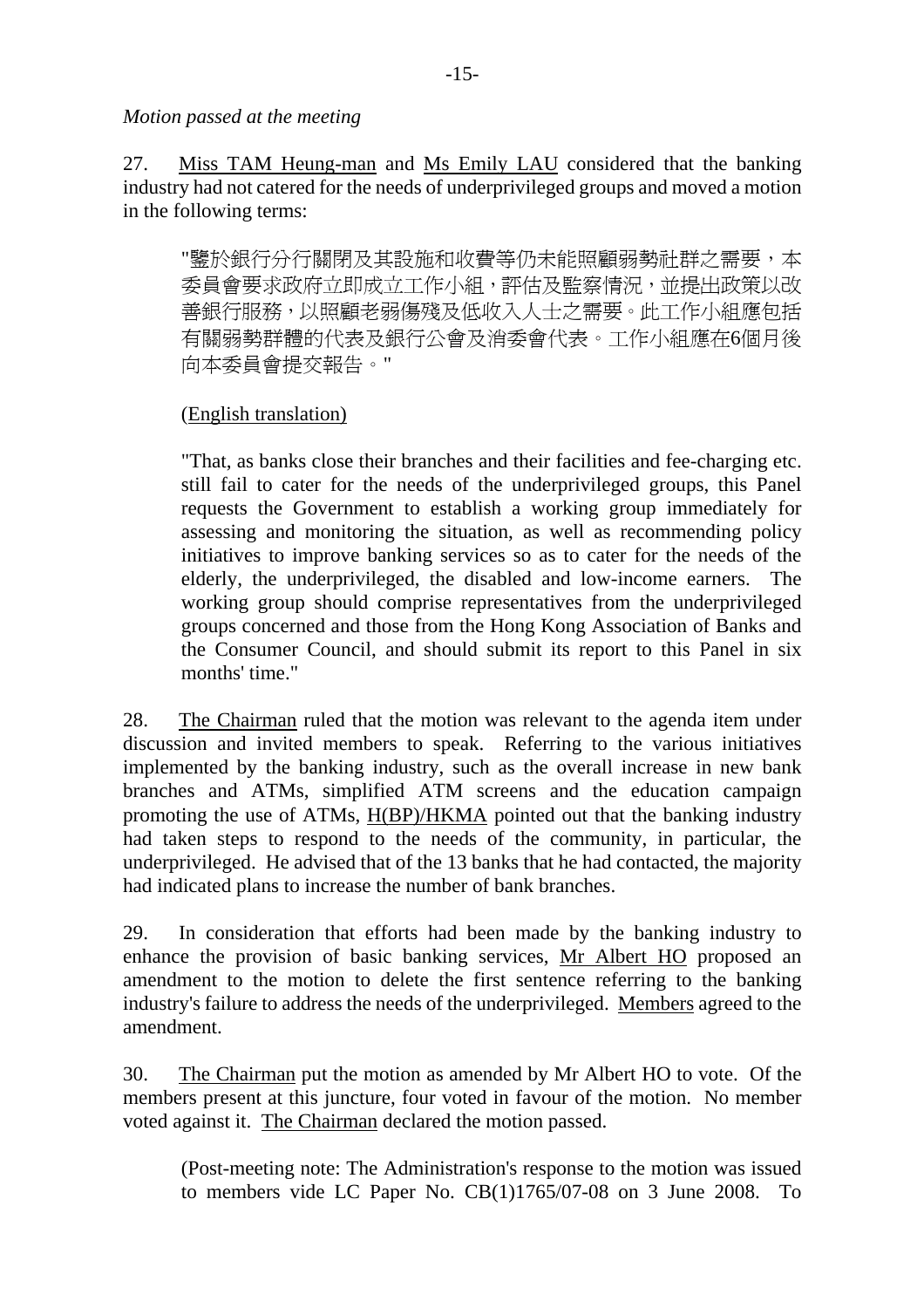facilitate follow-up, the subject has been included under the Panel's "List of outstanding items for discussion")

## **V. Proposal on government injection into accounts of members of the Mandatory Provident Fund Schemes and Occupational Retirement Schemes**

 $(LC$  Paper No.  $CB(1)1379/07-08(06)$  — Administration's paper on proposal on government injection into accounts of members of the Mandatory Provident Fund Schemes and Occupational Retirement Schemes)

## Briefing by the Administration

31. At the invitation of the Chairman, SFST briefed members on the Government's proposal to make a one-off injection of \$6,000 into accounts of members of the MPF schemes and MPF-exempted Occupational Retirement Schemes (ORSO schemes) if they each earned not more than \$10,000 a month. The proposal was announced by FS in the 2008-2009 Budget and was further expanded as elaborated by FS in his Budget Concluding Speech on 23 April 2008. In brief, the expanded proposal would also cover employees and self-employed persons (SEPs) who had recently terminated their employment and all those who had opted to join an ORSO defined benefit scheme rather than an MPF scheme, if the monthly income of their last employment between 1 March 2007 and 29 February 2008 did not exceed \$10,000. To implement the proposed injection, the Administration would need to introduce amendments to the Mandatory Provident Fund Schemes Ordinance (Cap. 485) to enable the MPFA to take necessary steps in collaboration with the MPF trustees and ORSO trustees/employers to implement the injection. The major legislative proposals were set out in paragraph 8 of the Administration's paper. Subject to members' views, the Administration would introduce a bill to implement the relevant legislative proposals as soon as possible in the current legislative session. The Administration hoped to commence injection of funds to relevant accounts within 2008-2009.

## Discussion

32. Mr WONG Kwok-hing welcomed the proposal and commended the Administration for taking on board the suggestion to expand the scope of the proposal. Mr WONG was nevertheless concerned that as the accrued benefits in the MPF accounts could only be withdrawn by scheme members at the age of 65, the proposal could not provide immediate relief to low-income workers to cope with inflation. He suggested that consideration be given to allowing scheme members to withdraw their accrued benefits before the age of 65 under special circumstances.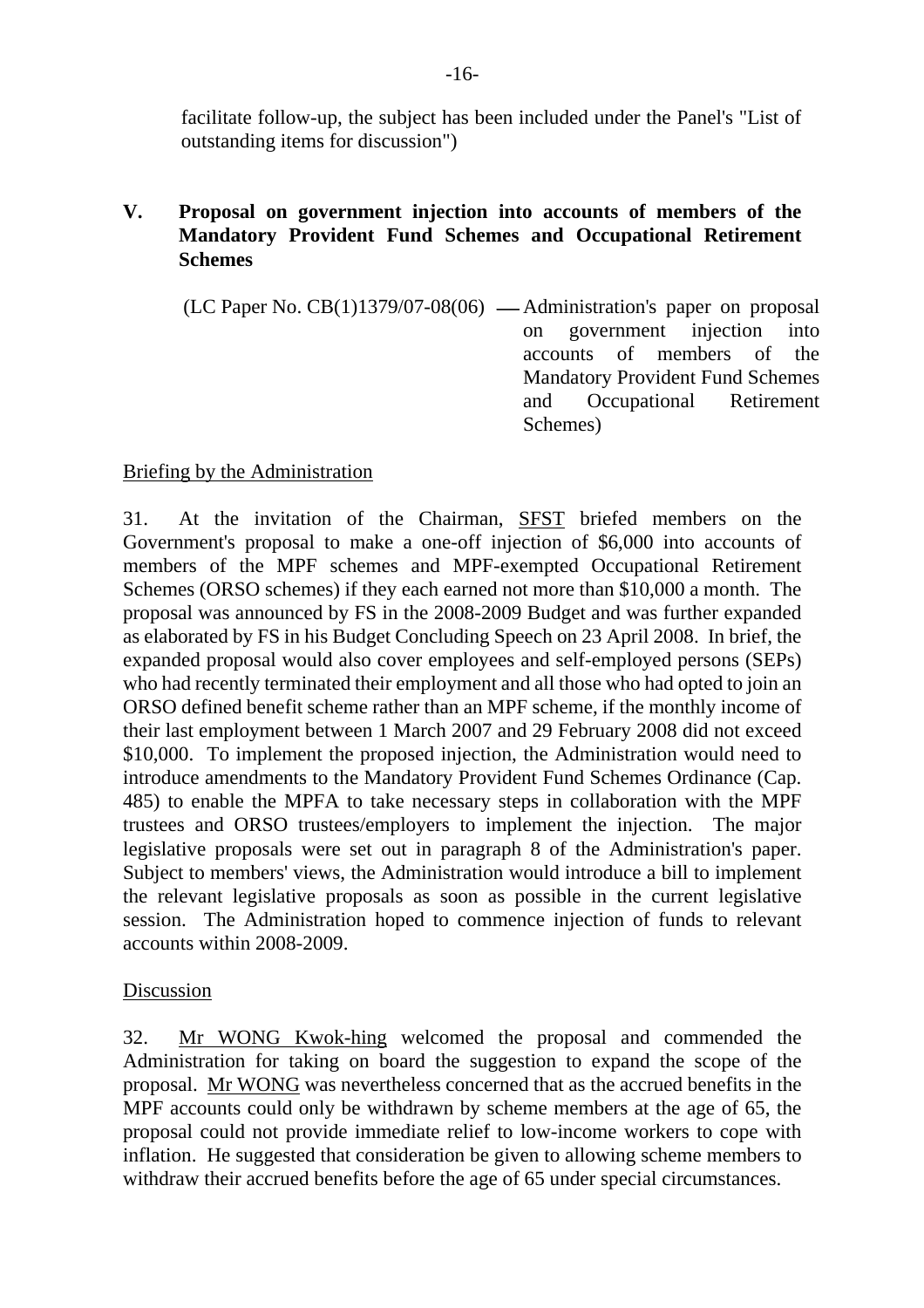33. In reply, SFST explained that the objective of the proposal was to enhance retirement protection and boost the savings of low-income workers for their retirement. Allowing scheme members to withdraw benefits before they reached the retirement age would not be in line with the intended objective. Regarding relief measures for the needy, SFST referred to the package of other initiatives announced in the 2008-2009 Budget to help low-income groups cope with the rising cost of living. Examples included the electricity charge subsidy and the provision of an additional one-month standard rate of Comprehensive Social Security Assistance payments etc.

34. Miss TAM Heung-man opined that in formulating budget proposals in future, the Administration should consider relief measures for the low-income and the disadvantaged groups in the form of cash assistance, in addition to injection to the MPF accounts. She was concerned whether the Administration would give due consideration to providing more immediate relief measures in future.

35. In this regard, SFST advised that the current proposal was a one-off measure to make good use of the fiscal surplus to enhance the retirement protection of low-income workers. However, he was not in a position to comment on future budget proposals at the present stage. On Miss TAM's further enquiry on the assistance rendered to the needy, SFST recapped that quite a number of measures had been proposed by FS in the 2008-2009 Budget to address the needs of low-income workers and disadvantaged groups in the face of inflation.

36. While noting that the expanded scope of the proposed injection would cover those who had terminated their employment within one year preceding the announcement of the injection proposal, Ms Emily LAU considered that the scope should be further expanded to cover all MPF scheme members holding preserved accounts irrespective of the termination date of their last employment. She enquired about the number of scheme members involved if the scope of the proposed injection would be further expanded according to her suggestion.

37. SFST advised that the proposed expansion to cover employees and SEPs currently unemployed and with monthly income not exceeding \$10,000 in their last employment between 1 March 2007 and 29 February 2008 was considered a balanced and practicable arrangement taking into consideration the policy intention of the proposal and the well-being of workers who were temporarily unemployed. The Chief Operating Officer (Enforcement), MPFA (COO/MPFA) informed members that there were about 2.6 million preserved accounts in the MPF schemes. As some scheme members were holding more than one preserved account, the actual number of members involved was likely to be less than 2.6 million. She nevertheless pointed out that some of the scheme members holding preserved accounts were currently in employment. The MPFA did not have statistics on the breakdown of scheme members by their employment status.

38. In this connection, Ms Emily LAU opined that implementation of her suggestion to further expand the scope of the proposed injection would not result in a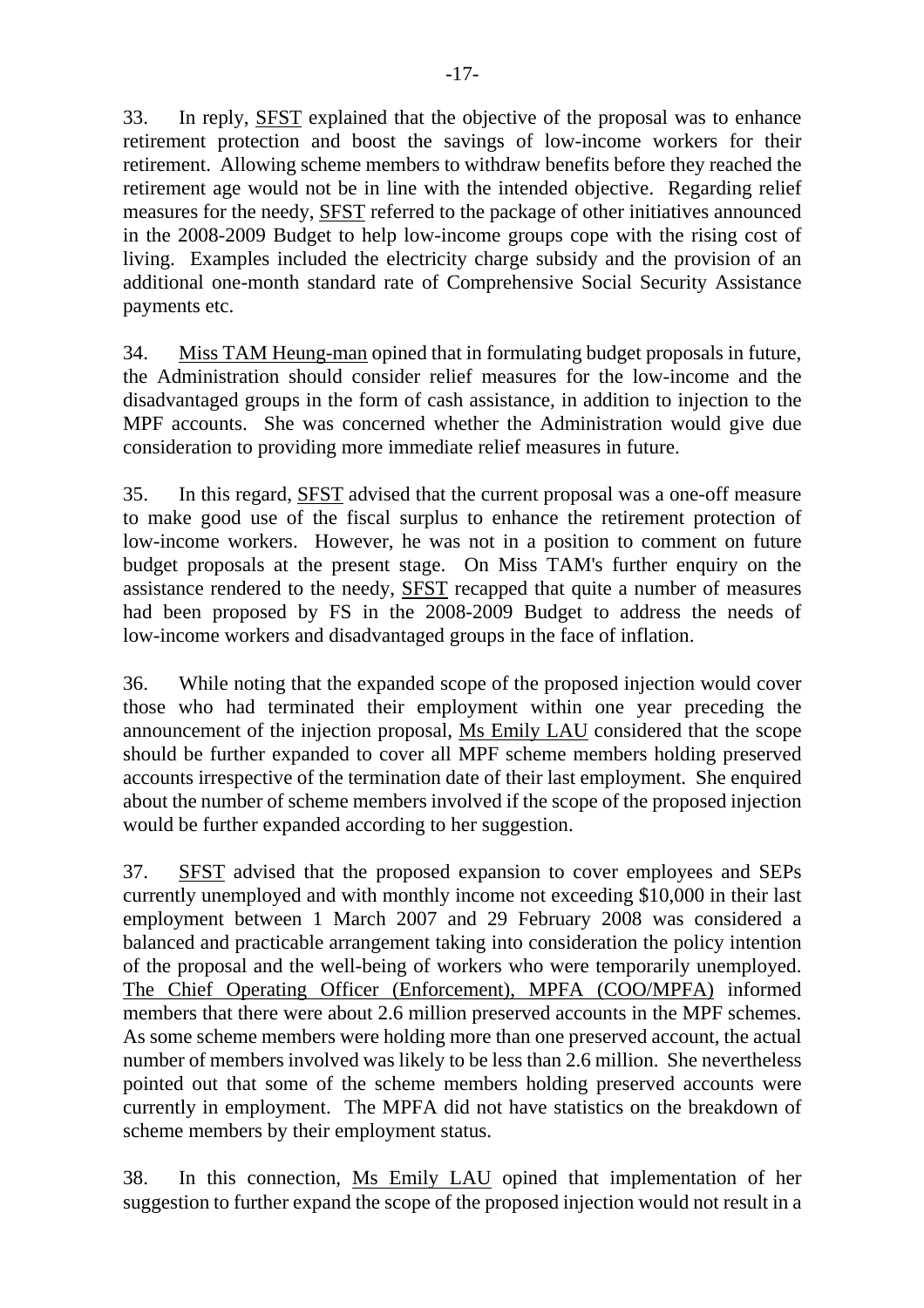significant increase in the number of persons eligible for the one-off injection. She therefore called on the Administration to give serious consideration to her suggestion.

39. Dr Fernando CHEUNG opined that in addition to workers who had terminated employment, there were other economically inactive groups in the community who were not entitled to any retirement protection under the MPF System, such as housewives and persons with disabilities. Dr CHEUNG also pointed out that there had been wide public concern about the high level of fees and charges of MPF funds, which would have the effect of reducing up to 40% of the accrued benefits available to scheme members upon their retirement. Dr CHEUNG was concerned about measures to increase transparency and drive down the level of fees and charges so as to ensure that the public money injected into MPF accounts would achieve the purpose of enhancing the retirement protection of low-income workers, instead of paying hefty fees and charges.

40. In response, SFST pointed out that competition would bring market forces into full play and in turn drive down the fees and charges of MPF funds. COO/MPFA said that the MPFA had been working closely with scheme trustees to improve the transparency of fees and charges in the past few years, such as through the introduction of the Code on Disclosure for MPF Investment Funds and the Fee Comparative Platform. The initiatives implemented in the past few years had proved to be effective in lowering fees and charges of MPF funds. As a result of its ongoing review of the administration and efficiency of the MPF System, the MPFA had put forward a proposal to increase employees' control over MPF investment.

41. Dr Fernando CHEUNG enquired about the latest state of play of the proposal to increase employees' control over MPF investment. The Chairman said that this was a separate proposal and a special meeting had been arranged on 30 June 2008 for the Panel to receive deputations' views.

42. The Chairman was concerned whether the \$6,000 injection given to members of MPF-exempted ORSO schemes could be transferred to their ORSO accounts for consolidated management. In response, COO/MPFA advised that given the diversity of the governing rules of different ORSO schemes, the MPFA would need to discuss with the scheme trustees and/or employers on the detailed arrangements for the proposed injection. The MPFA took note of the Chairman's view.

# **VI. Electricity charge subsidy**

(LC Paper No.  $CB(1)1379/07-08(07)$  — Administration's paper on electricity charge subsidy)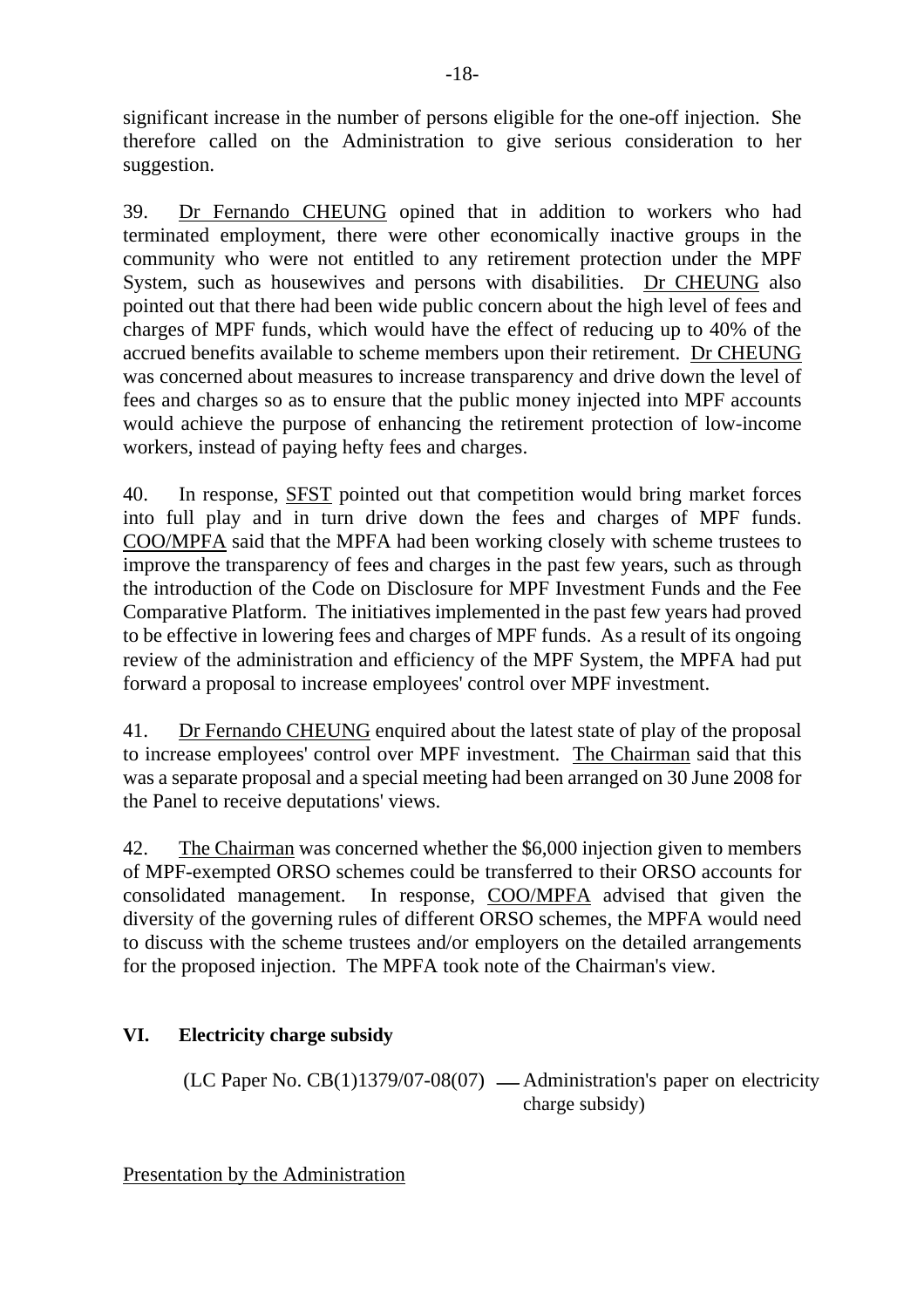43. At the invitation of the Chairman, the Secretary for Financial Services and the Treasury (SFST) briefed members on the details of the proposal as announced by the Financial Secretary in the 2008-2009 Budget Speech to provide a subsidy of up to a maximum of \$1,800 to each residential electricity account to ease the pressure of inflation on households. A monthly subsidy of \$300 would be credited on the first day of each month for six consecutive months to each residential electricity account in existence with China Light & Power Hong Kong Ltd (CLP) and Hong Kong Electric Ltd (HEC), tentatively starting from 1 September 2008. It was proposed that the subsidy could be used under the same account over a period of three years. Subject to members' endorsement, the proposal would be submitted to the Finance Committee (FC) as soon as practicable for approval of a provision of \$4.4 billion.

## Discussion

## *Passing on the benefit of the electricity charge subsidy to the needy*

44. Given that the proposed electricity charge subsidy would benefit only the registered users/holders of residential electricity accounts, Miss TAM Heung-man was concerned that the most needy grassroot population, such as those who did not own a property, low-income earners and those who were not in receipt of Comprehensive Social Security Assistance (CSSA) or the Old Age Allowance payment, would not stand to benefit from the proposal. She called on the Administration to appeal to the landlords to pass on the electricity charge subsidy to their tenants where the rent payable was inclusive of electricity charges.

45. Mr Fernando CHEUNG pointed out that tenants renting a partitioned cubicle in a flat might not have their own electricity meter and would usually pay a fixed monthly sum to the landlord for use of electricity. He suggested that consideration be given to pass on the subsidy to the tenant concerned upon the production of a rental receipt showing the amount of electricity charges paid by the tenant to the landlord.

46. SFST advised that whether the landlord should pass on any amount of the subsidy to the tenant would depend on the terms of the tenancy agreement and was primarily a matter to be negotiated and agreed to by the parties concerned. The Administration considered it inappropriate to intervene in contractual matters between landlords and tenants, nor would it be practicable for the Government to make specific stipulation for individual cases. He stressed that the proposed subsidy was part of the overall Government policy objective to leave wealth with the people and to benefit the majority of households. He also referred members to the host of initiatives announced in the 2008-2009 Budget as well as ongoing measures targeted at helping the needy.

## *Time limit for the proposed electricity charge subsidy*

47. While supporting the proposed subsidy, Miss TAM Heung-man noted that a time limit of three years was set for utilizing the \$1,800 subsidy. She asked whether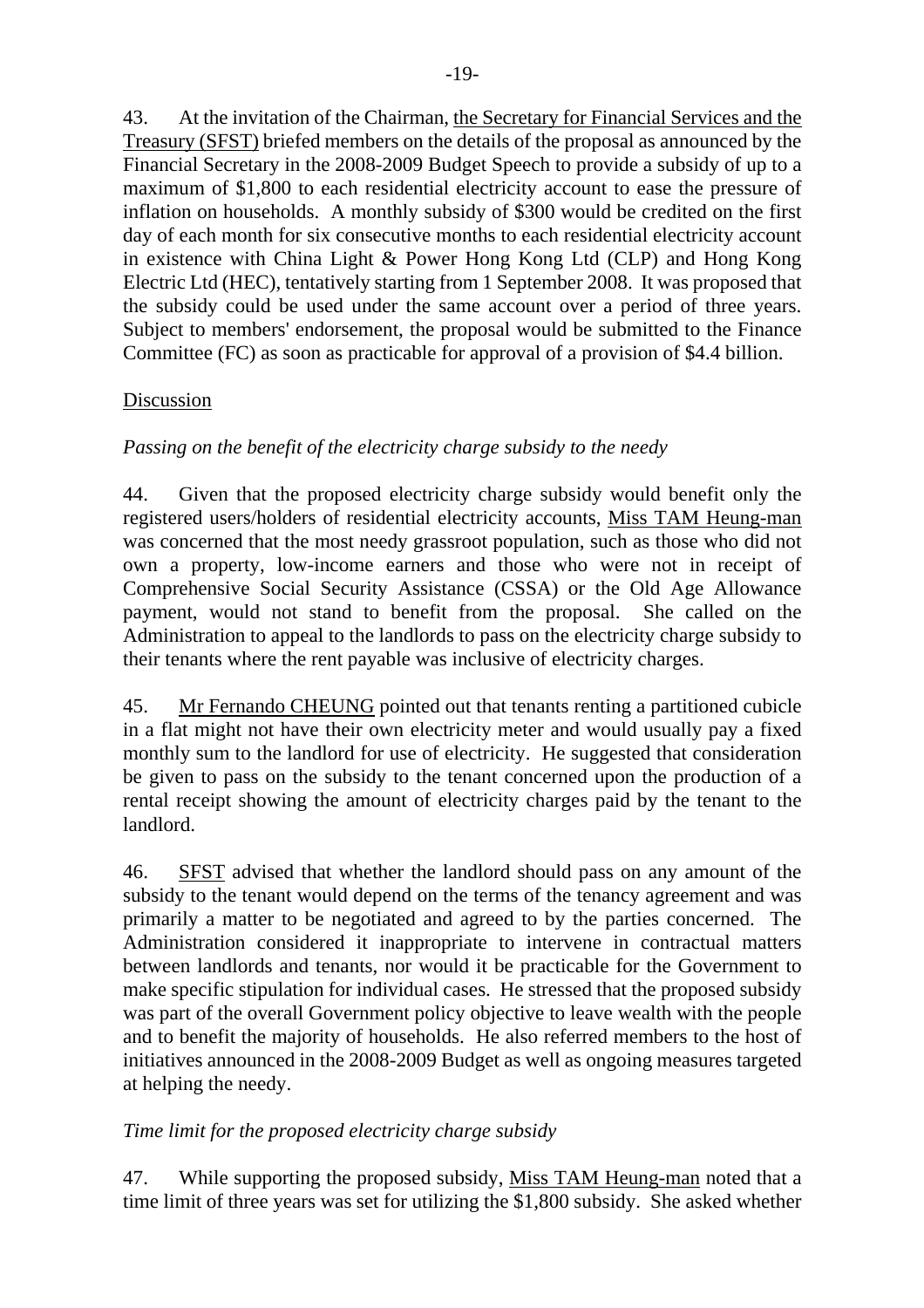the Administration had conducted any study to ascertain whether the \$1,800 was likely to be exhausted in three years' time.

48. In response, SFST advised that about 15% of households in Hong Kong paid an average of not more than \$150 a month while another some 20% of the households paid an average of between \$150 to \$300 a month for electricity charges. The subsidy would enable these households to cover their electricity charges for about one year and six months respectively. It was expected that over 95% of the households would have fully utilized the subsidy within a period of three years.

49. Mr WONG Kwok-hing said that some elderly people, especially those residing in public housing estates, consumed very little electricity so as to save money. It was also common for some elderly people to stay in the Mainland for a certain duration as the living expenses across the border were relatively lower. As such, Mr WONG was concerned that these people might not have used up the subsidy within three years. He asked whether the Administration would consider exercising discretion to extend the three-year time limit to cater for the needs of these elderly people.

50. In this regard, the Permanent Secretary for Financial Services and Treasury (Treasury) PS(Tsy) replied that according to the information provided by the Electrical and Mechanical Services Department, an average of \$60 to \$70 a month for electricity charges would be incurred for the use of basic electrical appliances including lighting, a rice cooker, a fan, a TV set and a refrigerator. The \$1,800 subsidy, which averaged out to be \$50 a month, would therefore be expended by most households in three years. SFST added that it was necessary to set a time limit for the one-off subsidy and that it would be impracticable for the Administration to give special consideration for individual cases. He highlighted that in drawing up the proposal, due regard had been given to the need to devise an effective, equitable and transparent mechanism which would benefit the vast majority of households.

51. Mr WONG Kwok-hing did not subscribe fully to SFST's explanation and maintained his view that exceptional cases warranted special consideration and should not be handled in a routine and inflexible manner. He reiterated his call for the Administration to give due regard to exceptional circumstances and exercise discretion on compassionate grounds to extend the three-year limit so that the full amount of the subsidy could be exhausted.

52. In response to the Chairman's enquiry about any unused subsidy at the end of the three-year period, PS(Tsy) said that any unused credit would lapse at the end of the three-year subsidy period.

## *Disbursement of subsidy to the electricity companies*

53. Mr WONG Kwok-hing noted that as at 1 April 2008, some 2.44 million residential electricity accounts with CLP and HEC were eligible for the subsidy and a provision of \$4.4 billion was required. He sought details on the disbursement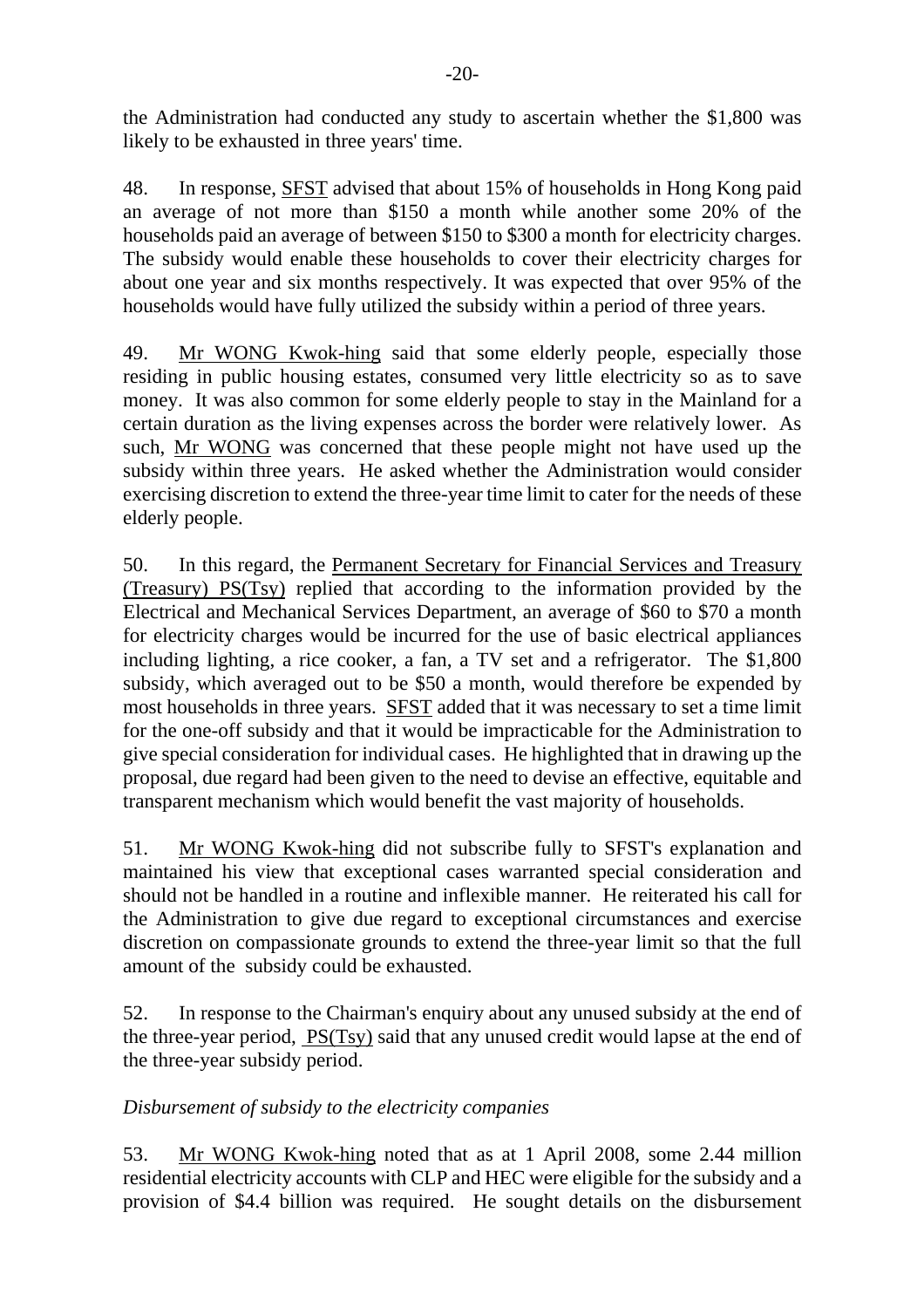arrangements and was concerned that the subsidy credited to residential electricity accounts might generate considerable income in the form of interest for the two electricity companies. PS(Tsy) explained that the subsidy would be used to pay electricity charges to CLP and HEC having regard to the due dates of the electricity charges. For control purpose, the electricity companies were required to provide the Government with monthly reports on the number of accounts eligible for the credit, the amount of subsidy used in the month, and the amount of unused subsidy carried forward.

## *Environmental concerns*

54. Miss TAM Heung-man was concerned that the subsidy might encourage households to consume more energy than would otherwise be necessary, thus exacerbating environmental problems such as air pollution. She asked what measures the Administration would put in place to avoid waste of energy.

55. Mr Ronny TONG shared the concern that the subsidy might encourage increased electricity consumption. Considering that the middle-income group would benefit from various tax concessions, he suggested that instead of making the subsidy available to all residential electricity account holders, the subsidy should be restricted to, for example, households paying no more than \$1,000 a month for electricity charges. He urged that consideration be given to setting the eligibility criteria for the subsidy in a way that would help promote energy saving and ensure the effective and proper use of public money.

56. SFST said that the Administration was keenly aware of the need for energy saving. He considered that the subsidy would not encourage unnecessary electricity consumption and cause environmental concerns. He pointed out that as the subsidy would be available for use over a period of three years and any unused subsidy in a month could be carried forward for paying electricity charges under the same account till expiry of the three-year period or the close of the account, whichever was the earlier, users would have sufficient time to fully utilize the subsidy. He did not see any reason for users to increase their normal electricity consumption just for the sake of exhausting the subsidy. Regarding Mr TONG's suggestion on prescribing eligibility criteria for the subsidy, SFST pointed out that it would be difficult and would involve high administration costs to delineate who could or could not benefit from the subsidy. He reiterated that the policy objective of the subsidy was to ease the pressure of inflation on households and to benefit the majority of the people of Hong Kong.

## *Other concerns*

57. Mr Fernando CHEUNG sought clarification on whether the electricity charge subsidy granted to CSSA recipients would be counted as income and thus be deducted from their monthly allowance payable. In reply, PS(Tsy) informed members that the electricity charge subsidy would not lead to a reduction in the amount of CSSA payment to recipients.